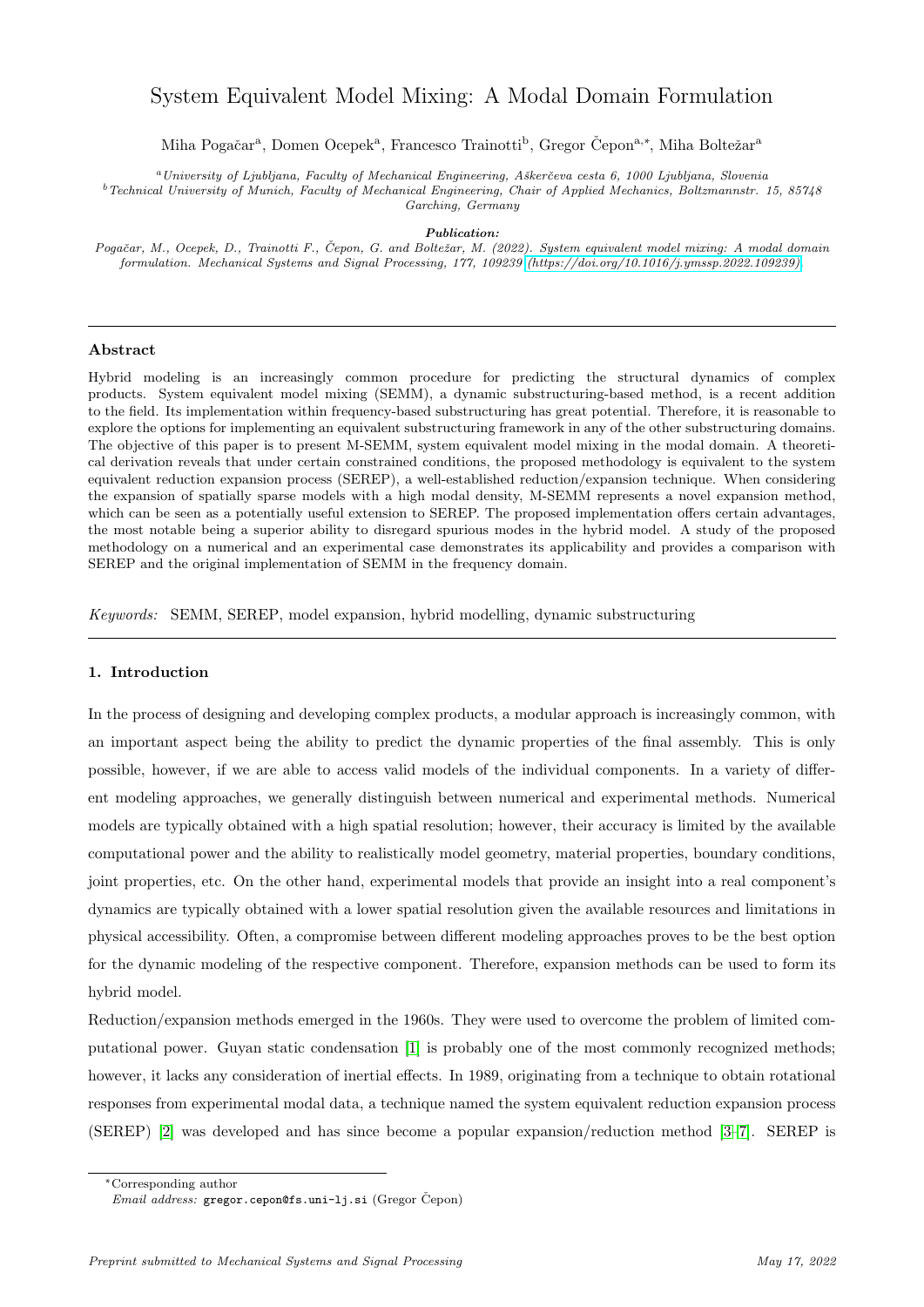defined in the modal domain with one of the possible applications being the expansion of experimental modal data to an unmeasured denser set of degrees of freedom (DOFs), corresponding to an equivalent numerical model.

Recently, a novel expansion methodology named system equivalent model mixing (SEMM) [\[8\]](#page-23-4) was introduced as a frequency-based substructuring method. This was followed by its comparison with SEREP [\[9\]](#page-23-5). Originally, the methodology comprised the basic and the extended formulation. The latter was further augmented in [\[10\]](#page-23-6) by applying truncated singular-value decomposition (TSVD), thus increasing the method's resilience to experimental errors. SEMM has been successfully employed in a variety of applications, such as dynamic coupling within frequency-based substructuring [\[8,](#page-23-4) [11\]](#page-23-7) and substructuring-based joint identification [\[12,](#page-23-8) [13\]](#page-23-9). Although the framework is typically considered for experimental-numerical hybrid modeling, the same procedure can be applied for purely experimental applications, such as improving full-field high-speed [\[14\]](#page-23-10) or acoustic [\[15\]](#page-23-11) camera measurements. Another possible application of the expansion method is the detection of inconsistent measurements, which was implemented in similar methodologies using both SEREP [\[16\]](#page-24-0) and SEMM [\[17,](#page-24-1) [18\]](#page-24-2).

Originally, SEMM was introduced as a Lagrange-multiplier frequency-based substructuring (LM-FBS [\[19\]](#page-24-3)) procedure. Dynamic substructuring, however, differentiates methods for three general representations (spatial, spectral, and state) of dynamic properties. While LM-FBS is rapidly developing within spectral methods, modal substructuring (often also referred to as component-mode synthesis) is firmly established as the earliest spatial subdomain. When considering experimental models, certain differences may occur between the results of frequency-based and modal substructuring. Modelling in the modal domain seems to be more appropriate for substructuring with experimental models of lightly damped structures, for which the modal identification can be performed well [\[20\]](#page-24-4).

The objective of this paper is to introduce M-SEMM, i.e., system equivalent model mixing in the modal domain. Unlike in the original LM-FBS implementation, due to the modal reduction, we differentiate between a determined and an under-determined type of methodology. A theoretical derivation of the determined type reveals its equivalence to SEREP. The under-determined M-SEMM type, on the other hand, is considered as a novel modal expansion method, whereby like in the original version we distinguish between a basic and an extended formulation.

At first glance, a reformulation of SEMM in the modal domain might be considered as redundant, as it is known that frequency-based methods can also be applied to modal models using modal superposition [\[20\]](#page-24-4). However, the implementation "per-mode" instead of "per-frequency-line" leads to differences. Spuriousities often occur in hybrid models, obtained with the basic formulation of frequency-based SEMM. This problem tends to be solved by applying the extended SEMM formulation, which typically smooths out the spurious peaks [\[8\]](#page-23-4). Modal implementation, however, makes it possible to completely disregard the spurious dynamics in the hybrid model, while maintaining low computational costs, which could prove beneficial when applied to real-life complex systems.

This paper is organized as follows. The next section summarizes the basic modal substructuring theory, followed by a brief overview of SEREP and SEMM. In Section [4](#page-5-0) the proposed M-SEMM methodology is outlined. In Sections [5](#page-13-0) and [6](#page-16-0) the applicability of the proposed methodology is demonstrated with a numerical and an experimental study, respectively. Finally, the conclusions are drawn in Section [7.](#page-19-0)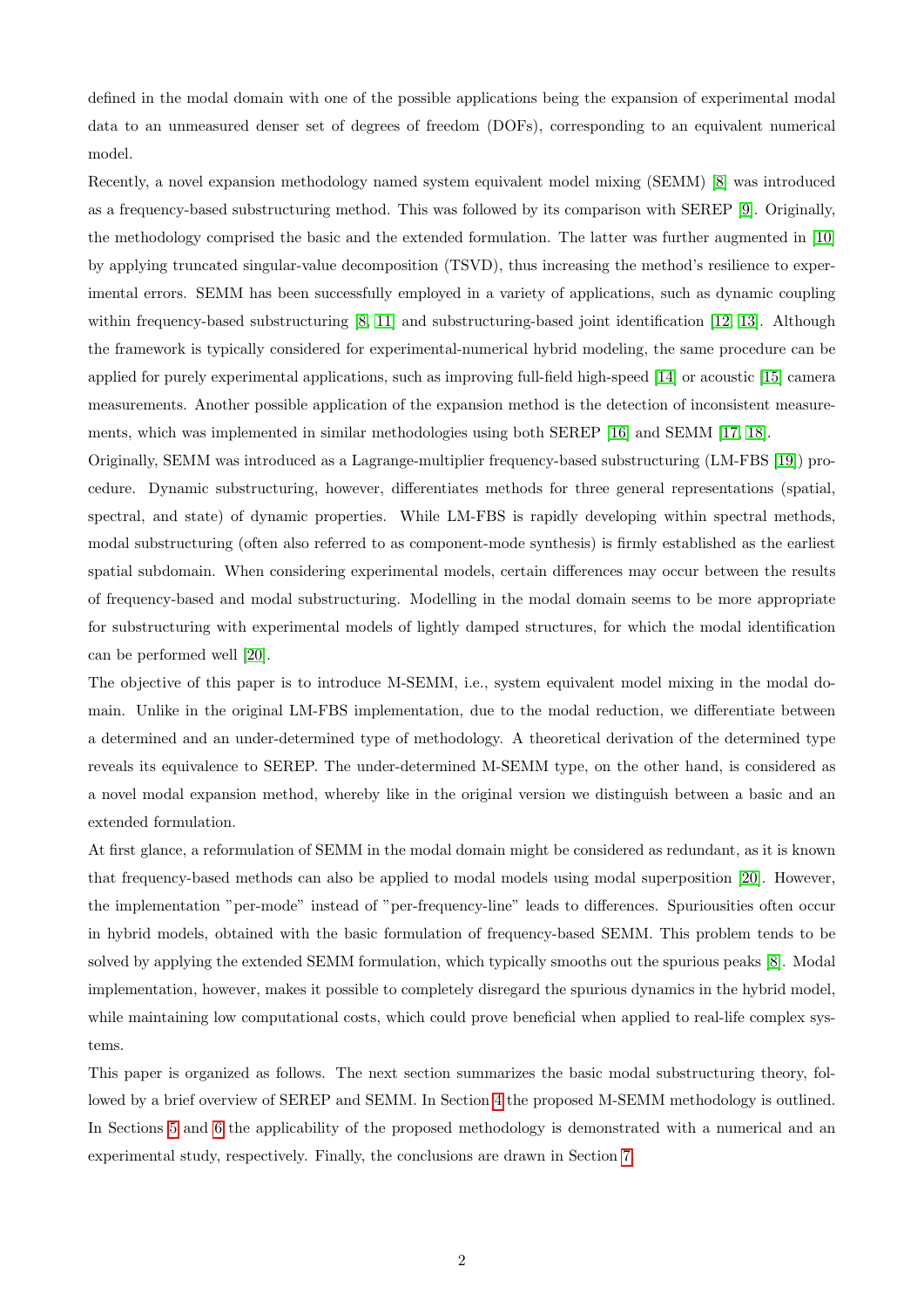### 2. Modal substructuring - primal formulation

This section briefly reviews the basic theory of modal substructuring, following the notation in [\[20\]](#page-24-4). For substructure s, the linear equations of motion in the physical domain can be written as:

$$
\mathbf{M}^{(s)}\ddot{\mathbf{u}}^{(s)} + \mathbf{C}^{(s)}\dot{\mathbf{u}}^{(s)} + \mathbf{K}^{(s)}\mathbf{u}^{(s)} = \mathbf{f}^{(s)} + \mathbf{g}^{(s)},
$$
\n(1)

where  $\mathbf{M}^{(s)}$ ,  $\mathbf{C}^{(s)}$  and  $\mathbf{K}^{(s)}$  are the corresponding mass, damping, and stiffness matrices. The vector  $\mathbf{u}^{(s)}$  denotes the substructure's displacements,  $f^{(s)}$  is the external force vector, and  $g^{(s)}$  is the vector of connecting interface forces. Vectors  $\dot{u}^{(s)}$  and  $\ddot{u}^{(s)}$  denote the first and second time derivatives of the displacements, respectively. The dynamics of a substructured system with  $N$  components is described by the set of equations<sup>[1](#page-2-0)</sup>:

<span id="page-2-1"></span>
$$
\mathbf{M}\ddot{\mathbf{u}} + \mathbf{C}\dot{\mathbf{u}} + \mathbf{K}\mathbf{u} = \mathbf{f} + \mathbf{g}
$$
 (2)

$$
\mathbf{B}\,\mathbf{u}=\mathbf{0}\tag{3}
$$

$$
\mathbf{L}^{\mathrm{T}}\,\mathbf{g}=\mathbf{0}\,,\tag{4}
$$

 $\text{where} \ \mathbf{M}=\text{diag}\big[\mathbf{M}^{(1)},\ldots,\mathbf{M}^{(N)}\big],\ \mathbf{C}=\text{diag}\big[\mathbf{C}^{(1)},\ldots,\mathbf{C}^{(N)}\big],\ \mathbf{K}=\text{diag}\big[\mathbf{K}^{(1)},\ldots,\mathbf{K}^{(N)}\big],$  $\text{and} \ \boldsymbol{u} = \left\{\boldsymbol{u}^{(1)}, \ldots, \boldsymbol{u}^{(N)} \right\}^{\mathrm{T}}, \ \boldsymbol{f} = \left\{\boldsymbol{f}^{(1)}, \ldots, \boldsymbol{f}^{(N)} \right\}^{\mathrm{T}}, \ \boldsymbol{g} = \left\{\boldsymbol{g}^{(1)}, \ldots, \boldsymbol{g}^{(N)} \right\}^{\mathrm{T}}.$ 

The constraints between substructures are applied by compatibility and equilibrium conditions in Eqs. [\(3\)](#page-2-1) and [\(4\)](#page-2-1).

Within modal substructuring, physical degrees of freedom (DOFs)  $\boldsymbol{u}$  are typically reduced to a smaller set of dual generalized DOFs  $\eta$ :

<span id="page-2-3"></span>
$$
u = \mathbf{R}\,\boldsymbol{\eta}\,,\tag{5}
$$

where  $\mathbf{R} = \text{diag}\left[\mathbf{R}^{(1)},\ldots,\mathbf{R}^{(N)}\right]$  is a block-diagonal reduction matrix. By applying the reduction, the system of Eqs.  $(2)$ – $(4)$  reformulates to:

<span id="page-2-2"></span>
$$
\mathbf{M}_{\mathrm{m}}\ddot{\boldsymbol{\eta}} + \mathbf{C}_{\mathrm{m}}\dot{\boldsymbol{\eta}} + \mathbf{K}_{\mathrm{m}}\boldsymbol{\eta} = \boldsymbol{f}_{\mathrm{m}} + \boldsymbol{g}_{\mathrm{m}}\,,\tag{6}
$$

$$
\mathbf{B}_{\mathbf{m}}\,\boldsymbol{\eta}=\mathbf{0}\,,\tag{7}
$$

$$
\mathbf{L}_{\mathbf{m}}^{\mathrm{T}}\mathbf{g}_{\mathbf{m}}=\mathbf{0}\,,\tag{8}
$$

where  $\mathbf{M}_{\text{m}} = \mathbf{R}^{\text{T}} \mathbf{M} \mathbf{R}$ ,  $\mathbf{C}_{\text{m}} = \mathbf{R}^{\text{T}} \mathbf{C} \mathbf{R}$ ,  $\mathbf{K}_{\text{m}} = \mathbf{R}^{\text{T}} \mathbf{K} \mathbf{R}$ ,  $f_{\text{m}} = \mathbf{R}^{\text{T}} f$ ,  $g_{\text{m}} = \mathbf{R}^{\text{T}} g$ , and  $\mathbf{B}_m = \mathbf{B} \mathbf{R}$ ,  $\mathbf{L}_m = \text{null} (\mathbf{B}_m)$ .

By introducing the transformation from the dual to the unique set of generalized DOFs  $\xi$ :

<span id="page-2-4"></span>
$$
\eta = \mathbf{L}_{\mathrm{m}} \, \boldsymbol{\xi} \,, \tag{9}
$$

<span id="page-2-5"></span>and by pre-multiplication with  $L_m^T$ , the system of Eqs. [\(6\)](#page-2-2)–[\(8\)](#page-2-2) reduces to the primal formulation of the coupled equation of motion:

$$
\widetilde{\mathbf{M}}_{\mathrm{m}}\ddot{\boldsymbol{\xi}} + \widetilde{\mathbf{C}}_{\mathrm{m}}\dot{\boldsymbol{\xi}} + \widetilde{\mathbf{K}}_{\mathrm{m}}\boldsymbol{\xi} = \tilde{\boldsymbol{f}}_{\mathrm{m}}\,,\tag{10}
$$

where:

$$
\mathbf{\tilde{M}}_m = \mathbf{L}_m^T \, \mathbf{M}_m \, \mathbf{L}_m, \; \mathbf{\tilde{C}}_m = \mathbf{L}_m^T \, \mathbf{C}_m \, \mathbf{L}_m, \; \mathbf{\tilde{K}}_m = \mathbf{L}_m^T \, \mathbf{K}_m \, \mathbf{L}_m, \; \text{and} \; \mathbf{\tilde{f}}_m = \mathbf{L}_m^T \, \mathbf{f}_m.
$$

<span id="page-2-0"></span><sup>&</sup>lt;sup>1</sup>Note, that if a substructure is to be decoupled from the system, its mass, damping, and stiffness matrices in the global block-diagonal equation of motion are to be assigned as negative.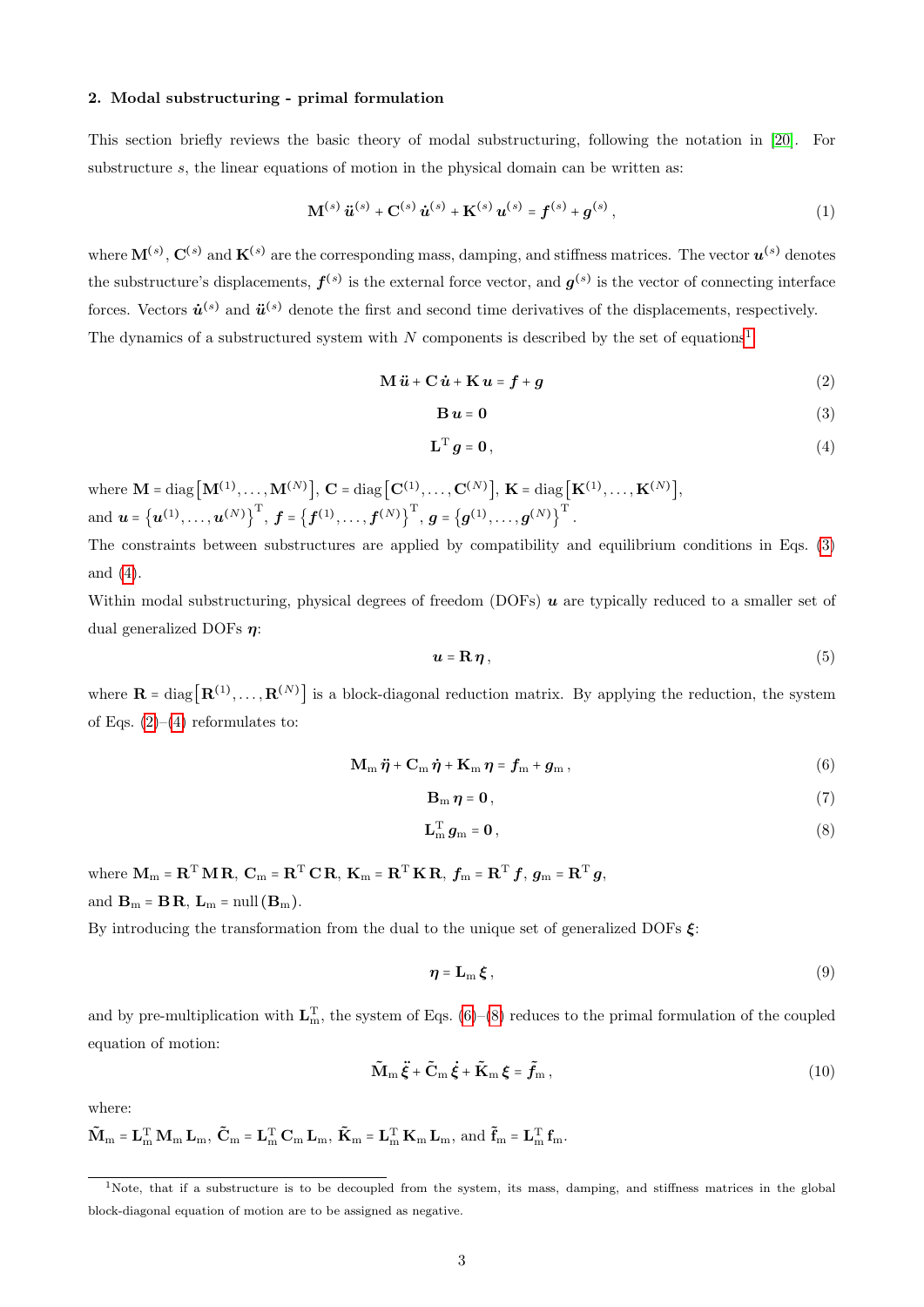# 3. Brief overview of SEREP and SEMM

This section briefly summarizes the established concepts of SEREP and SEMM. For the sake of simplicity, any derivations are omitted, thus only providing final equations for each method. Let us consider two equivalent models, denoted as the parent (par) and the overlay (ov), as depicted in Fig. [1.](#page-3-0) The naming convention is adopted from the original frequency-based SEMM implementation [\[8\]](#page-23-4). The methodologies considered in this paper apply for equivalent models that are either purely numerical, experimental, or combined, provided that they meet the following characteristics:

- 1. Parent model: The inferior dynamic properties of this model are obtained in a dense set of DOFs.
- <span id="page-3-0"></span>2. Overlay model: The superior dynamic properties of this model are obtained in a sparse set of DOFs.



Figure 1: Equivalent models: (a) Parent; (b) Overlay.

The dense set of the parent model's physical DOFs  $u^{(par)}$  can be partitioned into the internal (i) and the boundary subset (b) of sizes  $n_i$  and  $n_b$ , respectively. The internal subset is unique to the dense set of DOFs, whereas the boundary subset is collocated with the sparse subset of the overlay model's DOFs  $u^{(ov)}$ :

$$
\boldsymbol{u}^{(\text{par})} = \begin{bmatrix} \boldsymbol{u}_i^{(\text{par})} \\ \boldsymbol{u}_b^{(\text{par})} \end{bmatrix},\tag{11}
$$

$$
\boldsymbol{u}^{(\text{ov})} = \boldsymbol{u}_b^{(\text{ov})}. \tag{12}
$$

In some of the following derivations the index  $g$  is used to emphasize the combined set of internal and boundary DOFs.

An additional duplicate (sub)-model of the parent model is introduced in the SEMM substructuring process, referred to as the removed model (rem). The resulting hybrid model (hyb) is obtained by expanding the sparse overlay model's dynamics to the dense set of the parent model's DOFs. Similarly, the partitioning of the degrees of freedom also applies for those models:

$$
\boldsymbol{u}^{\text{(rem)}} = \begin{bmatrix} \boldsymbol{u}_i^{\text{(rem)}} \\ \boldsymbol{u}_b^{\text{(rem)}} \end{bmatrix},\tag{13}
$$

$$
\boldsymbol{u}^{\text{(hyb)}} = \begin{bmatrix} \boldsymbol{u}_i^{\text{(hyb)}} \\ \boldsymbol{u}_b^{\text{(hyb)}} \end{bmatrix} . \tag{14}
$$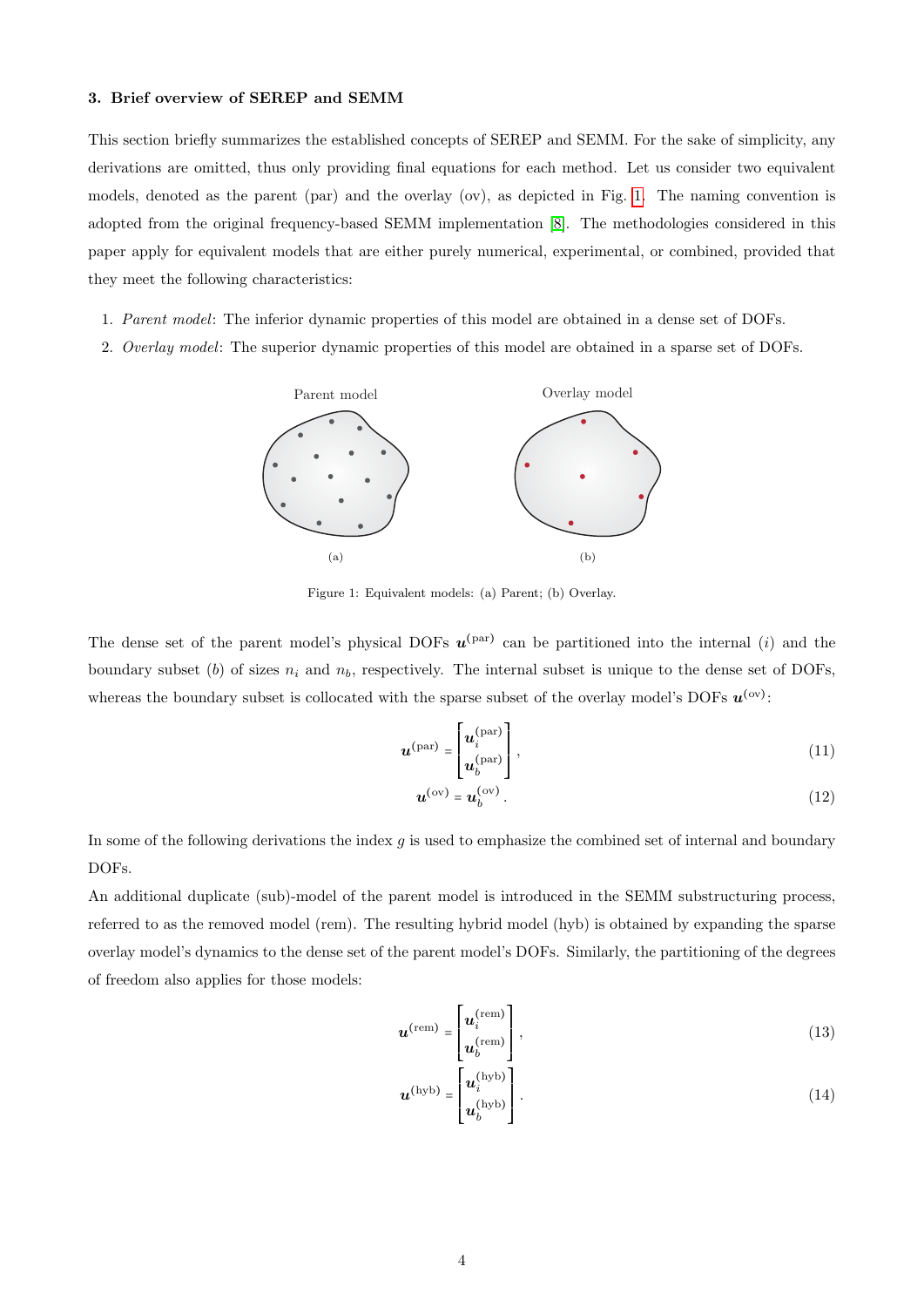### 3.1. SEREP - basic concept

The technique is defined in the modal domain and operates on the modal parameters of the equivalent models. A (truncated) set of mode shapes  $\Phi^{(par)}$  and  $\Phi^{(ov)}$  is considered for the parent and the overlay model, respectively. The parameters  $m^{(par)}$  and  $m^{(ov)}$  denote the corresponding number of modal vectors. The expanded hybrid model is obtained as<sup>[2](#page-4-0)</sup>:

<span id="page-4-3"></span>
$$
\mathbf{\Phi}^{\text{(hyb)}} = \mathbf{\Phi}_g^{\text{(par)}} \, \mathbf{\Phi}_b^{\text{(par)}\dagger} \, \mathbf{\Phi}_b^{\text{(ov)}},\tag{15}
$$

where  $()^{\dagger}$  denotes the generalized inverse. The original SEREP methodology [\[2\]](#page-23-1) clearly distinguishes between a determined and an under-determined type, for which  $n_b \ge m^{\text{(par)}}$  and  $n_b < m^{\text{(par)}}$  hold, respectively. The methodology is effective for the determined type, where for  $n_b = m<sup>(par)</sup>$  the hybrid modal vectors represent a solution of the determined problem, and for  $n_b > m<sup>(par)</sup>$ , for which the solution of an over-determined problem is obtained in a least-squares sense. The under-determined type, on the other hand, although mathematically applicable, is considered to be of no practical use.

#### <span id="page-4-4"></span>3.2. SEMM - basic concept

The methodology is based on a substructuring framework and consists of a coupling and a decoupling step between the parent, removed and overlay models, as depicted in Fig. [2.](#page-4-1) Coupling constraints between the removed and overlay models are applied at the sparse set of DOFs. The decoupling constraints between the parent and removed models are applied on either a sparse or a dense set of DOFs, thus differentiating between the basic and the extended SEMM formulation, respectively<sup>[3](#page-4-2)</sup>. The substructuring procedure yields an assembled system, from which the hybrid properties are obtained at the DOFs, corresponding to the parent model.

<span id="page-4-1"></span>

Figure 2: Schematic depiction of SEMM.

The frequency-based SEMM implementation operates on admittance matrices of the equivalent models. Following the DOF partitioning principle defined above, the admittance matrix for the substructure s is given as:

$$
\mathbf{Y}^{(s)} = \begin{bmatrix} \mathbf{Y}_{ii}^{(s)} & \mathbf{Y}_{ib}^{(s)} \\ \mathbf{Y}_{bi}^{(s)} & \mathbf{Y}_{bb}^{(s)} \end{bmatrix}
$$

.

The most efficient implementation of the LM-FBS-based SEMM formulation is given as a single-line equation

<span id="page-4-0"></span><sup>2</sup>Note that since spatial expansion of mode shapes is considered, the general boundary response to be subjected to the expansion process (typically denoted as  $u_b$ ) is replaced by  $\Phi_b^{\text{(ov)}}$ .

<span id="page-4-2"></span> ${}^{3}\text{In}$  [\[8\]](#page-23-4), the extension of the decoupling constraints is considered for an arbitrary subset of internal DOFs. In this paper, however, for simplicity the extended formulation is considered for the full dense set of DOFs.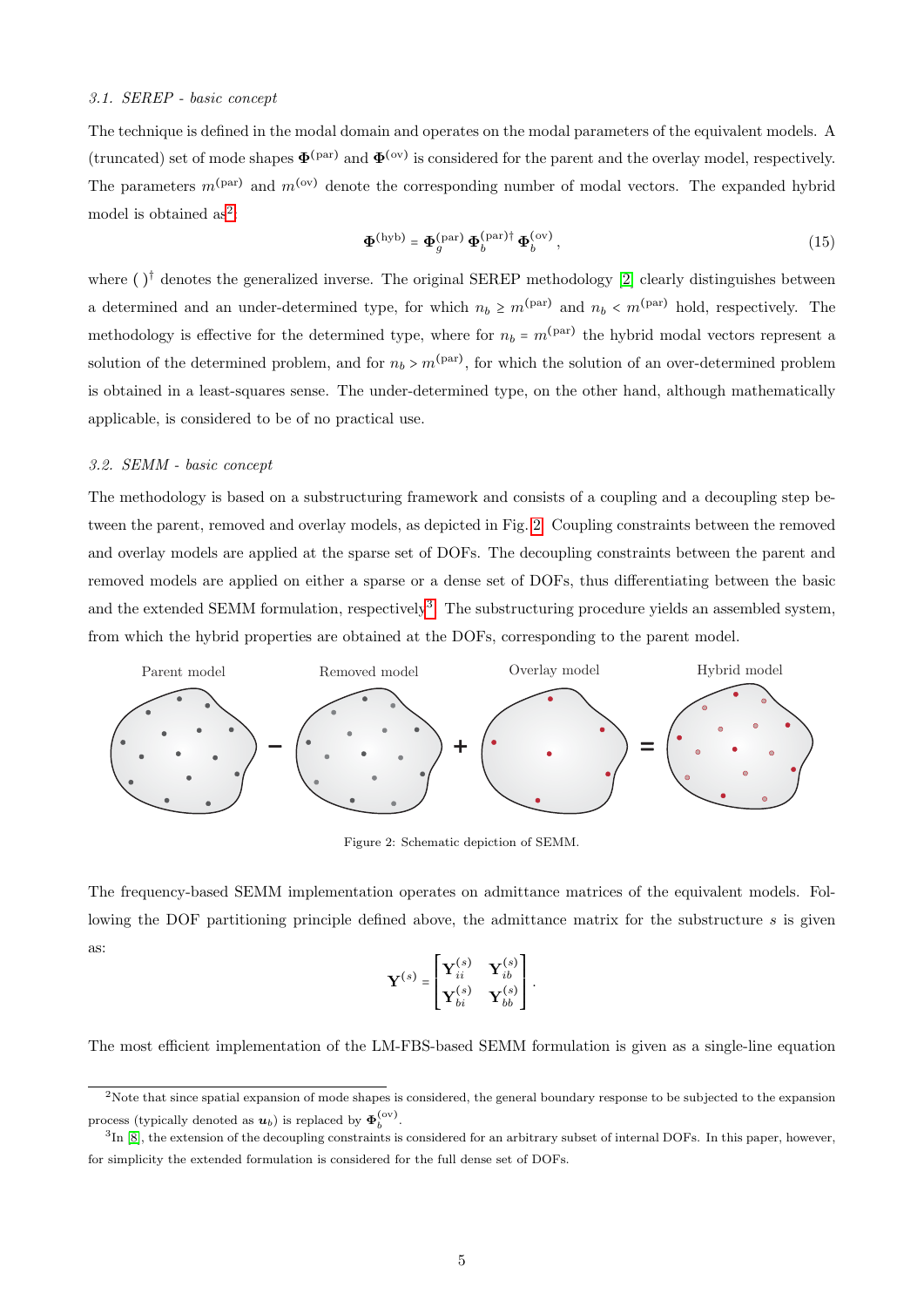for the basic and the extended formulation, respectively:

<span id="page-5-1"></span>
$$
\mathbf{Y}^{\text{(hyb)}} = \mathbf{Y}_{gg}^{\text{(par)}} - \mathbf{Y}_{gb}^{\text{(par)}} \mathbf{Y}_{bb}^{\text{(rem)}}^{-1} \left( \mathbf{Y}_{bb}^{\text{(rem)}} - \mathbf{Y}_{bb}^{\text{(ov)}} \right) \mathbf{Y}_{bb}^{\text{(rem)}}^{-1} \mathbf{Y}_{bg}^{\text{(par)}}, \tag{16}
$$

$$
\mathbf{Y}^{\text{(hyb)}} = \mathbf{Y}_{gg}^{\text{(par)}} - \mathbf{Y}_{gg}^{\text{(par)}} \mathbf{Y}_{bg}^{\text{(rem)}}^{\text{(rem)}} + \left( \mathbf{Y}_{bb}^{\text{(rem)}} - \mathbf{Y}_{bb}^{\text{(ov)}} \right) \mathbf{Y}_{gb}^{\text{(rem)}} \mathbf{Y}_{gg}^{\text{(par)}}. \tag{17}
$$

It is observed that the calculation of the generalized inversion is required in the extended formulation (Eq. [\(17\)](#page-5-1)), which is typically obtained by performing singular-value decomposition (SVD) and disregarding the zero-valued singular values. A possible extension to this approach is proposed in [\[10\]](#page-23-6), where an additional truncation of small singular values is performed to improve the method's robustness with regard to experimental errors.

# <span id="page-5-0"></span>4. M-SEMM - System equivalent model mixing in the modal domain

The derivation of the M-SEMM is based on an equivalent substructuring process, as originally proposed in its frequency-based implementation [\[8\]](#page-23-4). For simplicity, we assume proportional damping for all the substructures (within the SEMM framework these are the parent, removed and overlay equivalent models).

# 4.1. Modal transformation and un-coupled equation of motion

<span id="page-5-3"></span>A set of  $m^{(s)}$  mass-normalized free-interface mode shapes  $\mathbf{\Phi}^{(s)}$  is considered as a reduction matrix  $\mathbf{R}^{(s)}$  for each equivalent model s. Then, the reduction of the physical DOFs u to dual generalized DOFs  $\eta$  from Eq. [\(5\)](#page-2-3) reads as: ⎡

<span id="page-5-4"></span>
$$
\begin{bmatrix}\n\boldsymbol{u}_{i}^{(\text{par})} \\
\boldsymbol{u}_{b}^{(\text{par})} \\
\boldsymbol{u}_{i}^{(\text{rem})} \\
\boldsymbol{u}_{b}^{(\text{rem})} \\
\boldsymbol{u}_{b}^{(\text{rem})}\n\end{bmatrix} = \begin{bmatrix}\n\boldsymbol{\Phi}_{i}^{(\text{par})} & \mathbf{0} & \mathbf{0} \\
\boldsymbol{\Phi}_{b}^{(\text{par})} & \mathbf{0} & \mathbf{0} \\
\mathbf{0} & \boldsymbol{\Phi}_{i}^{(\text{rem})} & \mathbf{0} \\
\mathbf{0} & \boldsymbol{\Phi}_{b}^{(\text{rem})} & \mathbf{0} \\
\mathbf{0} & \boldsymbol{\Phi}_{b}^{(\text{rem})} & \mathbf{0} \\
\mathbf{0} & \mathbf{0} & \boldsymbol{\Phi}_{b}^{(\text{ov})}\n\end{bmatrix},\n\tag{18}
$$

and the un-coupled equation of motion Eq. [\(6\)](#page-2-2) simplifies to:

$$
\begin{bmatrix}\nI^{(\text{par})} & 0 & 0 \\
0 & -I^{(\text{rem})} & 0 \\
0 & 0 & I^{(\text{ov})}\n\end{bmatrix}\n\begin{bmatrix}\n\ddot{\eta}^{(\text{par})} \\
\ddot{\eta}^{(\text{rem})} \\
\ddot{\eta}^{(\text{com})}\n\end{bmatrix} +\n\begin{bmatrix}\n2\zeta_r^{(\text{par})}\omega_r^{(\text{par})} & 0 & 0 \\
0 & -2\zeta_r^{(\text{rem})}\omega_r^{(\text{rem})} & 0 \\
0 & 0 & 2\zeta_r^{(\text{ov})}\omega_r^{(\text{ov})}\n\end{bmatrix}\n\begin{bmatrix}\n\dot{\eta}^{(\text{rem})} \\
\dot{\eta}^{(\text{rem})} \\
\dot{\eta}^{(\text{com})}\n\end{bmatrix} +\n\begin{bmatrix}\n2\zeta_r^{(\text{par})}\omega_r^{(\text{rem})} & 0 & 0 \\
0 & 0 & 2\zeta_r^{(\text{ov})}\omega_r^{(\text{ov})}\n\end{bmatrix}\n\begin{bmatrix}\n\dot{\eta}^{(\text{rem})} \\
\dot{\eta}^{(\text{rem})} \\
\dot{\eta}^{(\text{cov})}\n\end{bmatrix} +\n(19)
$$
\n
$$
\begin{bmatrix}\n\omega_r^{2(\text{pen})} & 0 & 0 \\
0 & -\omega_r^{2(\text{rem})} & 0 \\
0 & 0 & \omega_r^{2(\text{ov})}\n\end{bmatrix}\n\begin{bmatrix}\n\eta^{(\text{par})} \\
\eta^{(\text{rem})} \\
\eta^{(\text{com})}\n\end{bmatrix} =\n\begin{bmatrix}\nf_{\text{em}}^{(\text{rem})} \\
f_{\text{em}}^{(\text{rem})} \\
f_{\text{em}}^{(\text{ov})}\n\end{bmatrix} +\n\begin{bmatrix}\ng_{\text{em}}^{(\text{rem})} \\
g_{\text{em}}^{(\text{com})}\n\end{bmatrix}.
$$

For a substructure  $s, \mathbf{I}^{(s)}$  is an identity matrix, and  $\boldsymbol{\omega}_r^{2(s)}$  and  $\boldsymbol{\zeta}_r^{(s)}$  are the diagonal matrices of the substructure's eigenvalues and damping ratios, respectively<sup>[4](#page-5-2)</sup>.

## 4.2. Different types of compatibility conditions

# 4.2.1. Coupling step

In the coupling step, compatibility is enforced between the removed and the overlay model at the boundary DOFs. In terms of physical coordinates, the compatibility condition is given as:

$$
\boldsymbol{u}_b^{\text{(rem)}} = \boldsymbol{u}_b^{\text{(ov)}}.
$$

<span id="page-5-2"></span><sup>&</sup>lt;sup>4</sup>The negative sign for the removed model's dynamics in the equation of motion corresponds to the decoupling process.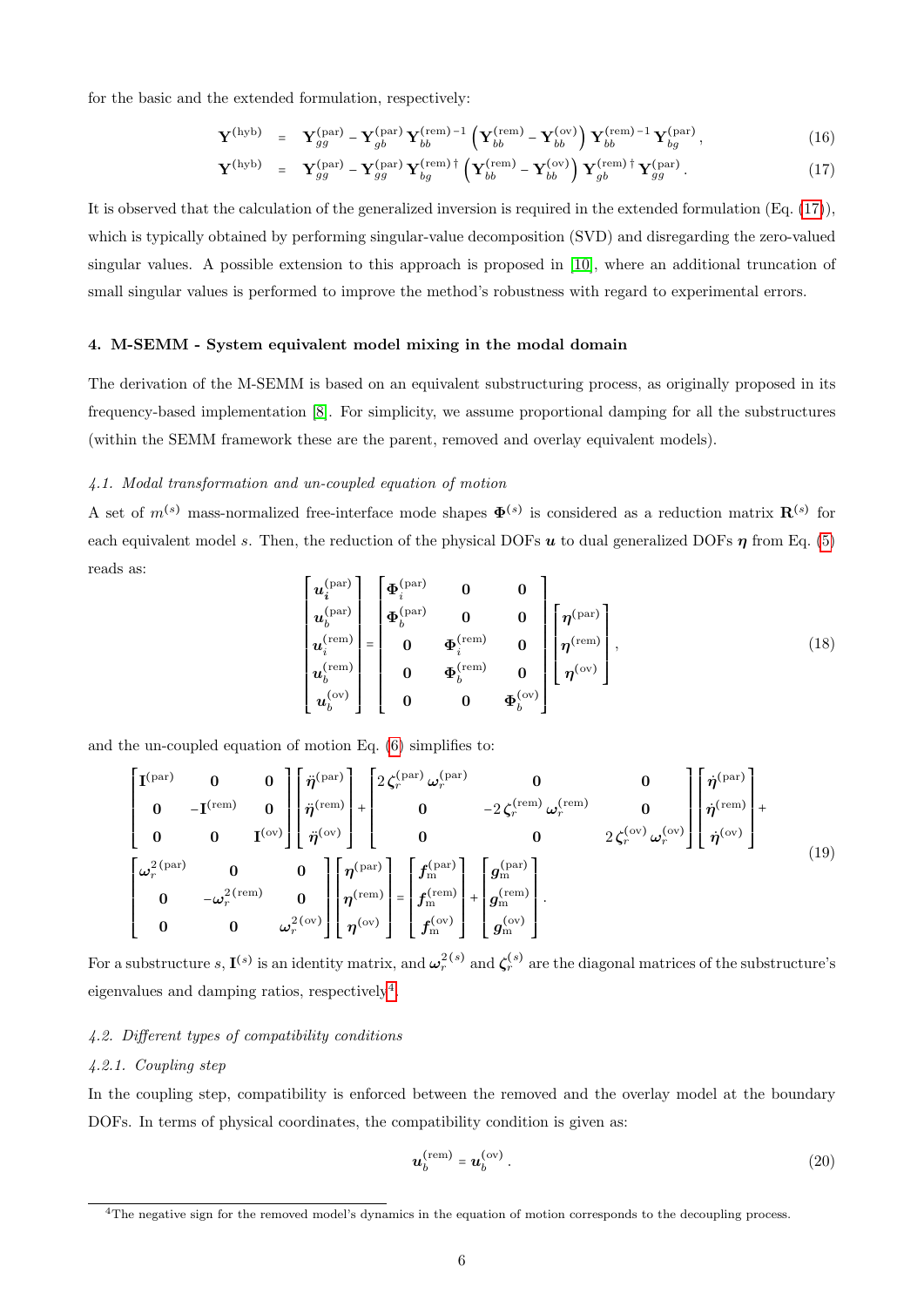Considering the transformation to the modal domain  $(Eq. (18))$  $(Eq. (18))$  $(Eq. (18))$ , the physical compatibility in terms of generalized coordinates is transformed into:

<span id="page-6-0"></span>
$$
\Phi_b^{\text{(rem)}} \eta^{\text{(rem)}} = \Phi_b^{\text{(ov)}} \eta^{\text{(ov)}}, \tag{21}
$$

where  $\Phi_h^{(\text{rem})}$  $\mathbf{e}^{\text{(rem)}} \in \mathbb{R}^{n_b \times m^{\text{(rem)}}}$  and  $\boldsymbol{\Phi}_b^{\text{(ov)}}$  $b_b^{(ov)} \in \mathbb{R}^{n_b \times m^{(ov)}},$  thus applying  $n_b$  constraints.

The expansion process in M-SEMM operates on  $m^{(ov)}$  overlay model's mode shapes. In this way the same number of hybrid modes is expected as the output of the method. In the coupling step, constraints are applied between the removed and overlay models, with the total number of dual generalized coordinates equal to  $m<sup>(rem)</sup> + m<sup>(ov)</sup>$ . Therefore, in order to retain no less than the expected number of unique generalized DOFs, it is generally not viable to apply more than  $m^{\text{(rem)}}$  constraints. Otherwise, due to additional constraints, the hybrid model would contain fewer modes than the original overlay model.

Although theoretically applicable, such cases are avoided within the paper. Instead, a weak form of constraints is considered when  $n_b > m^{\text{(rem)}}$  holds. In the modal domain, it is natural to adopt the concept of modal constraints, originally presented within the transmission simulator method [\[21\]](#page-24-5). Modal compatibility is acquired by pre-multiplying the Eq. [\(21\)](#page-6-0) by either  $\Phi_h^{\text{(rem)}}$  $\mathfrak{b}^{\text{(rem)}\dagger}_{b}$  or  $\Phi_b^{\text{(ov)}\dagger}$  $b<sub>b</sub>$ <sup>(ov)</sup>, thus satisfying the physical compatibility in a least-squares sense.

<span id="page-6-3"></span>In a typical SEMM application the overlay model is often obtained experimentally, while the removed model is usually numerical. As we tend to avoid the inversion of experimental data and thus the enhancement of experimental errors, in the following the modal vectors of the removed model are considered for the inversion<sup>[5](#page-6-1)</sup>:

$$
\mathbf{I}^{\text{(rem)}}\,\boldsymbol{\eta}^{\text{(rem)}} = \boldsymbol{\Phi}_b^{\text{(rem)}}{}^{\dagger}\,\boldsymbol{\Phi}_b^{\text{(ov)}}\,\boldsymbol{\eta}^{\text{(ov)}},\tag{22}
$$

where  $\mathbf{I}^{(\text{rem})}$  is the  $m^{(\text{rem})} \times m^{(\text{rem})}$  identity matrix and  $\mathbf{\Phi}_b^{(\text{rem}) \dagger} \mathbf{\Phi}_b^{(\text{ov})}$  $\delta_b^{(ov)} \in \mathbb{R}^{m^{(rem)} \times m^{(ov)}}$ . Hence, the number of coupling constraints is reduced to  $m^{\text{(rem)}}$ .

#### 4.2.2. Decoupling step - basic formulation

The decoupling compatibility in the basic SEMM formulation is applied between the parent and the removed models at the boundary DOFs:

<span id="page-6-2"></span>
$$
\boldsymbol{u}_b^{\text{(par)}} = \boldsymbol{u}_b^{\text{(rem)}}\,. \tag{23}
$$

In terms of generalized coordinates, the physical compatibility reads as:

$$
\Phi_b^{\text{(par)}} \eta^{\text{(par)}} = \Phi_b^{\text{(rem)}} \eta^{\text{(rem)}}.
$$
 (24)

Given that the removed model is a duplicate sub-model of the parent model, the following relations hold:  $\Phi_h^{(\mathrm{par})}$  $\Phi_b^{\text{(par)}} = \mathbf{\Phi}_b^{\text{(rem)}}$  $\{e^{(rem)}_b \in \mathbb{R}^{n_b \times m^{(rem)}}\}$  and  $m^{(par)} = m^{(rem)}$ . The corresponding decoupling compatibility condition consists of  $n_b$  constraints. Like in the coupling step, modal weakening is considered when  $n_b > m<sup>(rem)</sup>$ . By pre-multiplying Eq. [\(24\)](#page-6-2) with  $\Phi_h^{\text{(par)}\dagger}$  $\mathfrak{b}^{(\text{par})\dagger}_{b}$  or  $\Phi_b^{(\text{rem})\dagger}$  $b<sub>b</sub>$ <sup>(tem)</sup>, the modal compatibility reads as:

<span id="page-6-4"></span>
$$
\mathbf{I}^{(\text{par})}\,\boldsymbol{\eta}^{(\text{par})} = \mathbf{I}^{(\text{rem})}\,\boldsymbol{\eta}^{(\text{rem})}\,,\tag{25}
$$

with  $I^{(par)}$  and  $I^{(rem)}$  being identity matrices, thus reducing the number of constraints to  $m^{(rem)}$ .

<span id="page-6-1"></span> $5$ However, in the case of an atypical application, there might be a need to revisit this step and adjust the formulation by selecting a different projection basis.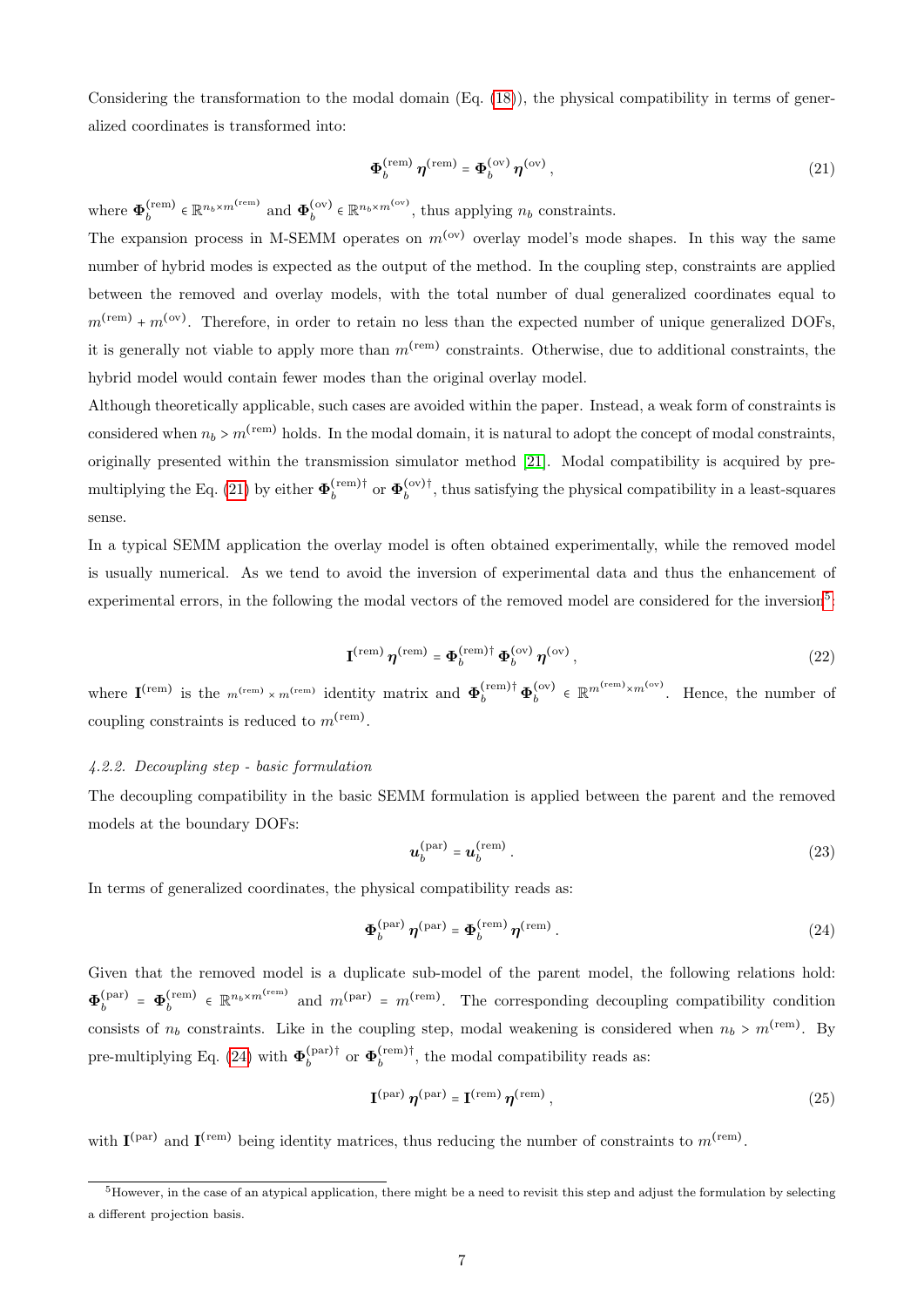# 4.2.3. Decoupling step - extended formulation

Availability of the full parent and removed model allows for an extension of the decoupling interface. Such an extension has already been proposed in the original frequency-based SEMM framework [\[8\]](#page-23-4) to smooth-out the spuriousities by improving the observability and controllability of the decoupling interface. The extended compatibility condition between the parent and removed models is given as:

<span id="page-7-1"></span>
$$
\boldsymbol{u}_g^{\text{(par)}} = \boldsymbol{u}_g^{\text{(rem)}}\,. \tag{26}
$$

However, due to the duplicity of the parent and removed model, such an interface extension results in a physically indeterminate problem. To explain the origin of spuriousities and indeterminacy, an elementary example of the SEMM process is presented in Fig. [3.](#page-7-0) For simplicity, the example is presented in the physical domain, however, the concepts apply generally. Let us consider equivalent models of a 2 DOF system. The dynamics of the overlay model are only obtained in the boundary DOF, thus its internal DOF is depicted as transparent. Note that ideally, the expected outcome of the expansion process would provide a full 2-DOF overlay model.

<span id="page-7-0"></span>

Figure 3: SEMM - elementary example: (a) Basic decoupling compatibility; (b) Indeterminacy of the extended decoupling compatibility.

From the depiction in Fig. [3a](#page-7-0) however, it is evident that the assembled system, obtained by the basic SEMM substructuring procedure, has 4 DOFs. Even though the hybrid model is obtained at the two parent-related DOFs, the corresponding dynamics generally exhibit the 4-DOF nature of the assembled system. This explains the origin of spurious modes in the hybrid model.

To improve the decoupling process and therefore reduce the occurrence of spurious modes, the decoupling interface between the parent and removed models can be extended to the full set of DOFs, as depicted in Fig. [3b.](#page-7-0) However, the decoupling of two duplicate models at the internal DOFs yields an indeterminate dynamic system, which is for the given case evident from obtaining a DOF with zero mass and stiffness.

In the original frequency-based SEMM, the indeterminacy is mathematically reflected as a singularity of the interface flexibility matrix, which results in the inapplicability of its direct inversion. The problem is overcome by applying a generalized inverse, which can also be interpreted as an implicit weakening of the decoupling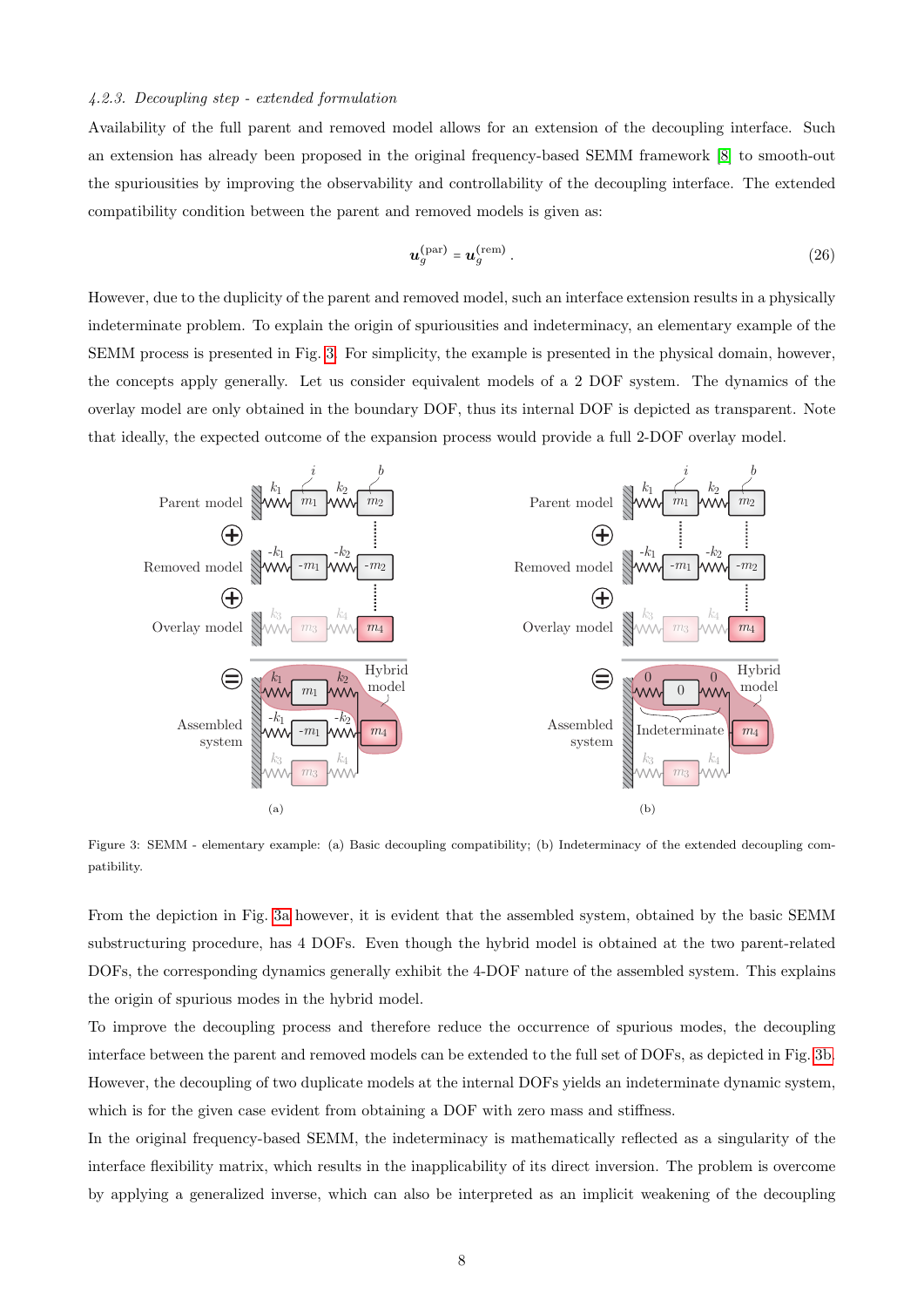constraints<sup>[6](#page-8-0)</sup>. The corresponding weakened decoupling compatibility can be written as:

<span id="page-8-5"></span><span id="page-8-3"></span>
$$
\mathbf{Y}_{gb}^{\text{(rem)}\dagger} \mathbf{u}_{g}^{\text{(par)}} = \mathbf{Y}_{gb}^{\text{(rem)}\dagger} \mathbf{u}_{g}^{\text{(rem)}}, \tag{27}
$$

where  $\mathbf{Y}_{gb}^{(rem)\dagger} \in \mathbb{R}^{n_b \times n_g}$  is the generalized inverse of an admittance sub-matrix of the removed model, thus applying  $n_b$  constraints<sup>[7](#page-8-1)</sup>. Although the number of constraint equations is the same as in the basic formulation, an extended compatibility condition takes into account the dynamics of the full (boundary and internal) set of DOFs in a frequency-dependent manner. This typically improves the efficiency of the decoupling process, hence the ability of the extended SEMM formulation to smooth-out the spuriousities that are otherwise often present in hybrid models, obtained using the basic formulation.

Considering the proportional viscous damping model and denoting  $_r\phi^{(s)}$  as the r-th eigenvector in  $\Phi^{(s)}$  and  $\omega$  as the angular frequency, the admittance matrix  $\mathbf{Y}_{gb}^{(\text{rem})}$  can be obtained with the following modal superposition:

$$
\mathbf{Y}_{gb}^{\text{(rem)}}(\omega) = \sum_{r=1}^{m^{\text{(rem)}}} \frac{r \phi_g^{\text{(rem)}} r \phi_b^{\text{(rem)}} \mathbf{T}}{\omega_r^{\text{(rem)}}^2 - \omega^2 + 2j \omega \zeta_r^{\text{(rem)}} \omega_r^{\text{(rem)}}}.
$$
 (28)

Given that admittance is a priori a function of frequency, its pseudo-inversion per frequency line results in frequency-dependent weakening of the compatibility condition. To adopt this approach and modify it for use in the modal domain, we propose a "mode-dependent" weakening approach.

For the evaluation of the k-th hybrid mode, the weakening basis is obtained as an un-damped<sup>[8](#page-8-2)</sup> parent model's admittance [\(28\)](#page-8-3) at the frequency  $\omega = \omega_k^{\text{(hyb)}}$  $\kappa_k^{(\text{hyb})}$ . Such an approach is not applicable in most substructuring applications as the eigenfrequencies of the assembled system are generally not known. However, M-SEMM yields an exception since the overlay model's eigenfrequencies are always present in the hybrid solution, as will become apparent from further derivations. Therefore, assuming  $\omega = \omega_k^{(\text{hyb})}$  $\binom{(\text{hyb})}{k} = \omega_k^{(\text{ov})}$  $k_k^{(ov)}$ , the weakening basis used in the expansion process of the k-th hybrid mode is given as:

<span id="page-8-4"></span>
$$
\mathbf{W}_k = \sum_{r=1}^{m(\text{rem})} \frac{r \phi_g^{\text{(rem)}} r \phi_b^{\text{(rem)T}}}{\omega_r^{\text{(rem)}2} - \omega_k^{\text{(ov)}2}}; \quad k = 1, \dots m^{\text{(ov)}}.
$$
 (29)

The proposed weakening basis can be interpreted as a weighted superposition of the parent model's modal constant matrices, for which the weights depend of the deviation between the  $r$ -th removed model's and  $k$ -th overlay's eigenvalue. Let us consider in this way a special case when  $\omega_r^{(\text{rem})2} = \omega_k^{(\text{ov})2}$  $k_k^{(ov)2}$ , for which Eq. [\(29\)](#page-8-4) appears indeterminate. Then, the r-th term in the series infinitely prevails over all the others and can therefore be considered as the sole contribution in the generation of the projection basis. For a single term, any weighting is irrelevant, thus it is reasonable to disregard the indefinite denominator. The weakening basis is then represented by the *r*-th matrix of the modal constants  $_r\phi_g^{\text{(rem)}} r \phi_b^{\text{(rem)}}$  $b_b^{\text{(rem)}\text{1}}$ , for which columns are linearly dependent. Accordingly, a single effective constraint equation is applied and the corresponding weakening basis is simplified to  $\mathbf{W}_k = {}_{r}\boldsymbol{\phi}_g^{\text{(rem)}}$ .

By pre-multiplying Eq. [\(26\)](#page-7-1) and considering the modal transformation (Eq. [\(18\)](#page-5-3)), the proposed approximation of Eq.  $(27)$  (at k-th natural frequency) for the use in the modal domain reads as:

<span id="page-8-6"></span>
$$
\mathbf{W}_{k}^{\dagger} \boldsymbol{\Phi}_{g}^{\text{(par)}} \boldsymbol{\eta}^{\text{(par)}} = \mathbf{W}_{k}^{\dagger} \boldsymbol{\Phi}_{g}^{\text{(rem)}} \boldsymbol{\eta}^{\text{(rem)}} . \tag{30}
$$

<span id="page-8-0"></span> $^6\!$  For the mathematical derivation, an interested reader is referred to the appendix.

<span id="page-8-2"></span><span id="page-8-1"></span><sup>&</sup>lt;sup>7</sup>If  $\mathbf{Y}_{gb}^{(\text{rem})}$  is singular at a frequency line, then the number of effective constraints is further reduced to the rank  $(\mathbf{Y}_{gb}^{(\text{rem})})$ <sup>8</sup>Damping is omitted for simplicity, to retain the real-valued system matrices of the hybrid model.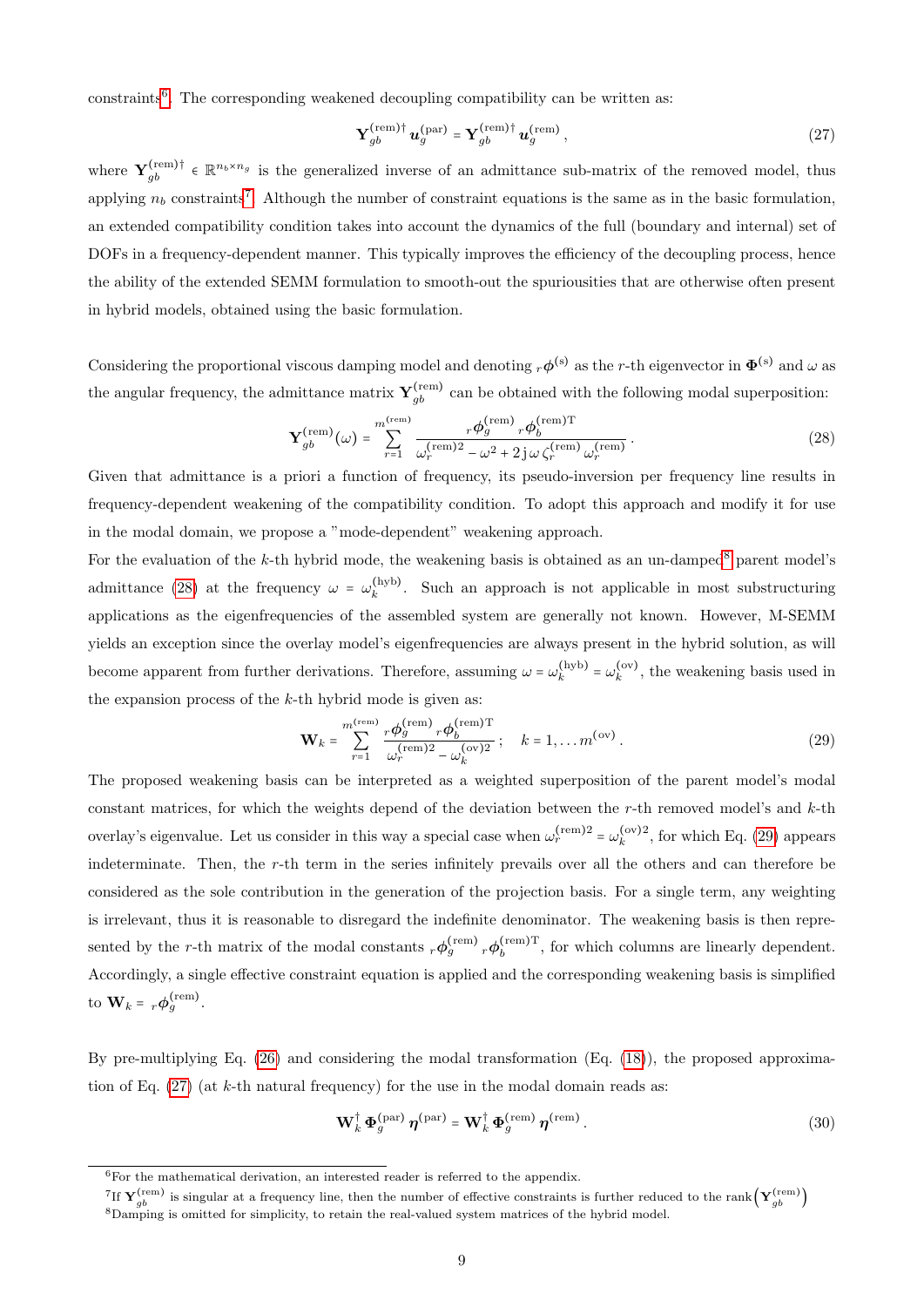Note that the weakening basis needs to be re-evaluated for each (k-th) hybrid mode, while the resulting number of constraints is equal to  $rank(\mathbf{W}_k) \leq n_b$ . If  $\mathbf{W}_k$  is almost singular, similarly as in the frequency-based implementation [\[10\]](#page-23-6), the conditioning of the projection space can be improved by applying truncated singular-value decomposition (TSVD). Disregarding the small singular values results in an additional weakening, thus further reducing the number of decoupling constraints.

When the number of applied constraints is greater than  $m<sup>(rem)</sup>$ , the modal compatibility is obtained by pre-multiplying Eq. [\(30\)](#page-8-6) by  $\left(\mathbf{W}_{k}^{\dagger} \boldsymbol{\Phi}_{g}^{(\text{rem})}\right)^{\dagger}$  or  $\left(\mathbf{W}_{k}^{\dagger} \boldsymbol{\Phi}_{g}^{(\text{par})}\right)^{\dagger}$ , which results in the equivalent to Eq. [\(22\)](#page-6-3).

#### 4.3. Deriving M-SEMM

Any of the discussed coupling and decoupling compatibility formulations from the previous section can generally be written in the form:

$$
\mathbf{P}_1 \eta^{\text{(rem)}} - \mathbf{P}_2 \eta^{\text{(ov)}} = \mathbf{0},\tag{31}
$$

$$
\mathbf{P}_3 \eta^{\text{(par)}} - \mathbf{P}_3 \eta^{\text{(rem)}} = \mathbf{0},\tag{32}
$$

which, by adopting the matrix form of the compatibility condition form Eq. [\(7\)](#page-2-2), reads as:

$$
\left[\begin{array}{ccc} \mathbf{0} & \mathbf{P}_1 & -\mathbf{P}_2 \\ \mathbf{P}_3 & -\mathbf{P}_3 & \mathbf{0} \end{array}\right] \left[\begin{array}{l} \eta^{(\text{par})} \\ \eta^{(\text{rem})} \\ \eta^{(\text{ov})} \end{array}\right] = \mathbf{0}. \tag{33}
$$

Following Eq. [\(9\)](#page-2-4), the primal substructuring operator  $\mathbf{L}_m$  = null $(\mathbf{B}_m)$  enables the transformation:

<span id="page-9-1"></span>
$$
\begin{bmatrix}\n\eta^{(\text{par})} \\
\eta^{(\text{rem})} \\
\eta^{(\text{ow})}\n\end{bmatrix} = \underbrace{\begin{bmatrix}\nL_{\text{m}}^{(\text{par})} \\
L_{\text{m}}^{(\text{rem})} \\
L_{\text{m}}^{(\text{ow})}\n\end{bmatrix}}_{\mathbf{L}_{\text{m}}} \xi^{(\text{hyb})},
$$
\n(34)

where the number of unique generalized DOFs  $\xi^{\text{(hyb)}}$  is equal to rank  $(\mathbf{L}_{\text{m}})$ .

At this point let us introduce the classification to an over-determined, determined and under-determined M-SEMM type. The over-determined type corresponds to the over-constrained case, for which the resulting number of unique generalized DOFs is lower than  $m^{(ov)}$ . In this paper, such a case is only considered if it is beforehand transformed into the determined type by applying the modal constraints. For the determined type, the number of unique, generalized DOFs equals exactly  $m^{(ov)}$ , while the under-determined type corresponds to an under-constrained case, for which an excessive number of unique, generalized DOFs is obtained in the hybrid model.

Assuming that  $n_b$  constraints<sup>[9](#page-9-0)</sup> are applied in the coupling and the decoupling step, this translates to the conditions  $n_b > m^{\text{(par)}}, n_b = m^{\text{(par)}}$  and  $n_b < m^{\text{(par)}}$  for the over-determined, determined and under-determined cases, respectively. The corresponding shapes of the  $B<sub>m</sub>$  matrices are depicted in Fig. [4.](#page-10-0)

In the following, a determined type and an under-determined M-SEMM type are discussed in detail.

<span id="page-9-0"></span><sup>9</sup>For simplicity, the possibility of additional weakening by applying TSVD is disregarded in the general classification of types. In the following, such procedures are only considered within the analysis of the under-determined type.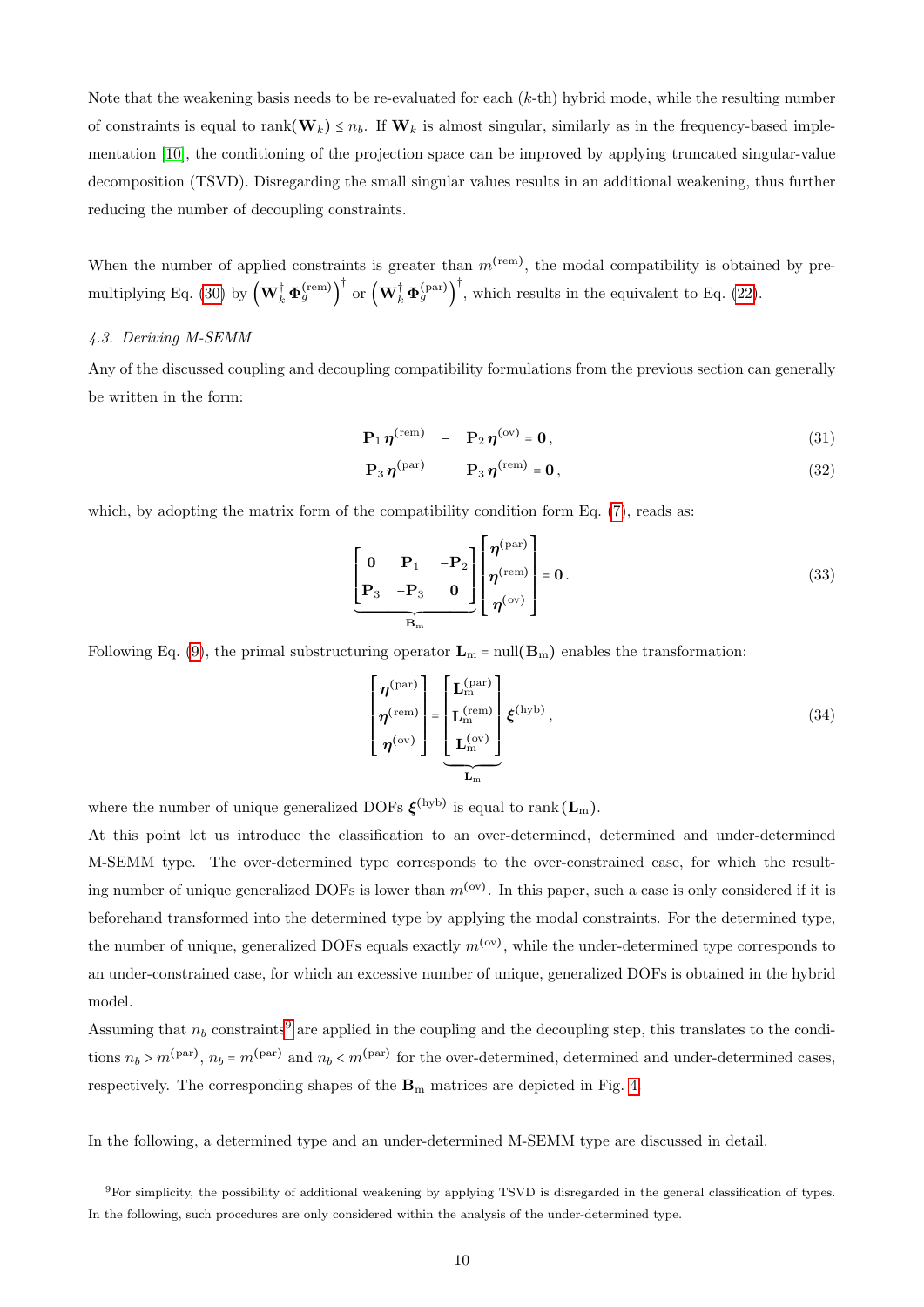<span id="page-10-0"></span>
$$
n_b\!>\!m^{(\mathrm{ren})}\!\!\left[\begin{array}{c|c} m^{(\mathrm{par})} & m^{(\mathrm{ren})} & m^{(\mathrm{ren})} \\ \hline \\ \rule{0mm}{6.5mm}\end{array}\right.\\ \left.\begin{array}{c|c} m^{(\mathrm{pen})} & m^{(\mathrm{ren})} & m^{(\mathrm{ren})} \\ \hline \\ \rule{0mm}{6.5mm}\end{array}\right.\\ \left.\begin{array}{c|c} m^{(\mathrm{pen})} & m^{(\mathrm{ren})} & m^{(\mathrm{ren})} & m^{(\mathrm{ren})} \\ \hline \\ \rule{0mm}{6.5mm}\end{array}\right.\\ \left.\begin{array}{c|c} m^{(\mathrm{pen})} & m^{(\mathrm{ren})} & m^{(\mathrm{ren})} \\ \hline \\ \rule{0mm}{6.5mm}\end{array}\right.\\ \left.\begin{array}{c|c} m_{\mathrm{pen}} & m^{(\mathrm{ren})} & m^{(\mathrm{ren})} \\ \hline \\ \rule{0mm}{6.5mm}\end{array}\right.\\ \left.\begin{array}{c|c} m_{\mathrm{pen}} & m^{(\mathrm{ren})} & m^{(\mathrm{ren})} \\ \hline \\ \rule{0mm}{6.5mm}\end{array}\right.\\ \left.\begin{array}{c|c} m_{\mathrm{pen}} & m^{(\mathrm{ren})} & m^{(\mathrm{ren})} \\ \hline \\ \rule{0mm}{6.5mm}\end{array}\right.\\ \left.\begin{array}{c|c} m_{\mathrm{pen}} & m^{(\mathrm{ren})} & m^{(\mathrm{ren})} \\ \hline \\ \rule{0mm}{6.5mm}\end{array}\right.\\ \left.\begin{array}{c|c} m_{\mathrm{pen}} & m^{(\mathrm{ren})} & m^{(\mathrm{ren})} \\ \hline \\ \rule{0mm}{6.5mm}\end{array}\right.\\ \left.\begin{array}{c|c} m_{\mathrm{pen}} & m^{(\mathrm{ren})} & m^{(\mathrm{ren})} \\ \hline \\ \rule{0mm}{6.5mm}\end{array}\right.\\ \left.\begin{array}{c|c} m_{\mathrm{pen}} & m^{(\mathrm{ren})} & m^{(\mathrm{ren})} \\ \hline \\ \rule{0mm}{6.5mm}\end{array}\right.\\ \left.\begin{array}{c|c} m_{\mathrm{pen}} & m^{(\mathrm{ren})} & m^{(\mathrm{ren})} \\ \hline \\ \rule{0mm}{6.5mm}\end{array}\right.\\ \left.\begin{array}{c|c} m_{\mathrm{pen}} & m^{(\mathrm
$$

Figure 4: Shape of  $\mathbf{B}_m$  matrix: (a) Over-determined type; (b) Determined type; (c) Under-determined type.

# 4.3.1. Determined type and its resemblance to SEREP

The determined M-SEMM type is referred to as a case when a hybrid M-SEMM model with exactly  $m^{(ov)}$ unique generalized DOFs is obtained by applying  $m^{\text{(rem)}}$  (independent) constraints for both the coupling and the decoupling step. Among the previously discussed compatibility formulations, this condition holds for the following cases:

- 1. Basic physical compatibility (Eqs. [\(21\)](#page-6-0) and [\(24\)](#page-6-2)) and  $n_b = m^{\text{(rem)}}$ :  $\mathbf{P}_1$  =  $\mathbf{P}_3$  =  $\boldsymbol{\Phi}_b^{\mathrm{(rem)}}$  $\Phi_b^{\text{(rem)}}$  and  $\mathbf{P}_2 = \mathbf{\Phi}_b^{\text{(ov)}}$  $\mathbf{b}^{(ov)}$ , where  $\mathbf{P}_1$  and  $\mathbf{P}_3$  are square matrices of full rank.
- 2. Extended physical compatibility (Eqs. [\(21\)](#page-6-0) and [\(30\)](#page-8-6)), rank( $\mathbf{W}_k$ ) =  $n_b \forall k$  and  $n_b = m^{\text{(rem)}}$ :  $\mathbf{P}_1$  =  $\boldsymbol{\Phi}_b^{\text{(rem)}}$  $\mathbf{b}^{\text{(rem)}}, \mathbf{P}_2 = \mathbf{\Phi}_b^{\text{(ov)}}$  $\mathbf{b}_b^{(\text{ov})}$  and  $\mathbf{P}_3 = \mathbf{W}_k^{\dagger} \mathbf{\Phi}_g^{(\text{par})}$ , where  $\mathbf{P}_1$  and  $\mathbf{P}_3$  are square matrices of full rank.
- 3. Modal compatibility (Eqs. [\(22\)](#page-6-3) and [\(25\)](#page-6-4)) and  $n_b > m^{\text{(rem)}}$ :  $\mathbf{P}_1 = \mathbf{P}_3 = \mathbf{I}^{\text{(rem)}}$  and  $\mathbf{P}_2 = \mathbf{\Phi}_b^{\text{(rem)}} \dagger \mathbf{\Phi}_b^{\text{(ov)}}$  $\mathbf{b}^{(ov)}$ , where  $\mathbf{P}_1$  and  $\mathbf{P}_3$  are square identity matrices.

The primal substructuring operator  $L_m$  represents a null-space of  $B_m$ . This is a basis of independent vectors for which, when multiplied by  $\mathbf{B}_m$ , a zero value is obtained. The number of such vectors is equal to the nullity of  $\mathbf{B}_{\text{m}}$ . For all of the above-listed cases, the following symbolic null-space solution is considered<sup>[10](#page-10-1)</sup>:

$$
\mathbf{L}_{\rm m} = \begin{bmatrix} \mathbf{L}_{\rm m}^{\text{(par)}} \\ \mathbf{L}_{\rm m}^{\text{(rem)}} \\ \mathbf{L}_{\rm m}^{\text{(ov)}} \end{bmatrix} = \begin{bmatrix} \mathbf{P}_{1}^{-1} \mathbf{P}_{2} \\ \mathbf{P}_{1}^{-1} \mathbf{P}_{2} \\ \mathbf{I}^{\text{(ov)}} \end{bmatrix}
$$
(35)

An analytical derivation following Eqs. [\(19\)](#page-5-4) and [\(10\)](#page-2-5) results in the primal modal mass matrix of the following  $form: <sup>11</sup>:$  $form: <sup>11</sup>:$  $form: <sup>11</sup>:$ 

$$
\tilde{M}_{m}^{(hyb)} = \begin{bmatrix} P_{1}^{-1} P_{2} \\ P_{1}^{-1} P_{2} \\ I^{(ov)} \end{bmatrix}^{T} \begin{bmatrix} I^{(par)} & 0 & 0 \\ 0 & -I^{(rem)} & 0 \\ 0 & 0 & I^{(ov)} \end{bmatrix} \begin{bmatrix} P_{1}^{-1} P_{2} \\ P_{1}^{-1} P_{2} \\ I^{(ov)} \end{bmatrix} = I^{(ov)}
$$
(36)

and analogously the primal modal damping and stiffness matrices read as:

$$
\tilde{\mathbf{C}}_{\rm m}^{\rm (hyb)} = 2 \zeta_r^{\rm (ov)} \omega_r^{\rm (ov)}, \qquad (37)
$$

$$
\tilde{\mathbf{K}}_{\rm m}^{\rm (hyb)} = \boldsymbol{\omega}_r^{2\,{\rm (ov)}}.
$$
\n(38)

<span id="page-10-1"></span> $10$ Note that the null-space solution is not unique, however, this form appears to be convenient for further derivations. An equivalent solution can also be obtained by an arbitrary order change, linear combination, or non-zero scaling of the vector basis. For the determined M-SEMM type, the solution is independent of the matrix P3.

<span id="page-10-2"></span> $11$ Note, that the removed model is a sub-model of the parent model; therefore, they share an identical set of natural frequencies and damping ratios.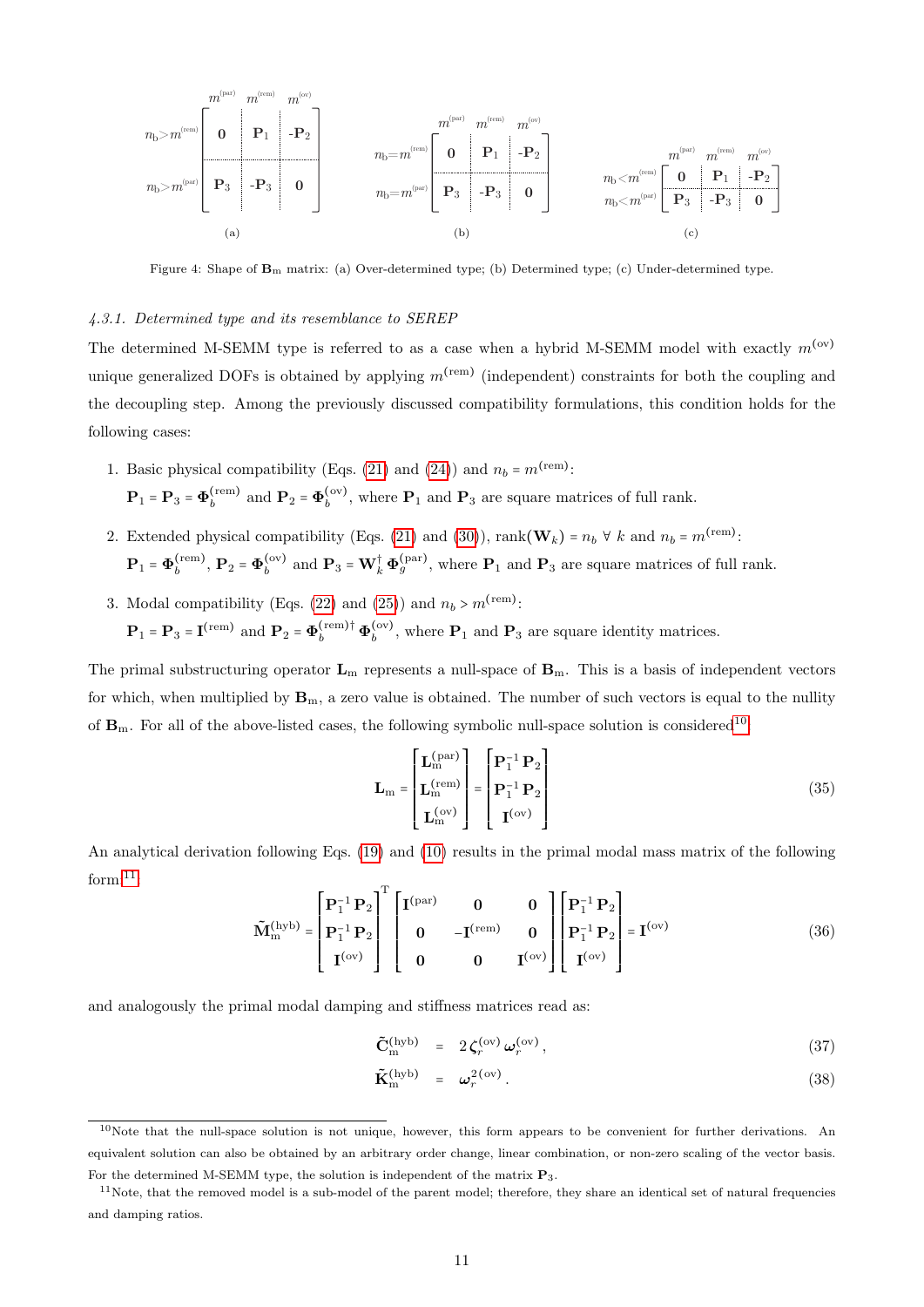The dynamic properties (in terms of primal generalized coordinates) of the resulting hybrid model can be obtained by solving the eigenvalue problem:

$$
\left(\tilde{\mathbf{K}}_{\text{m}}^{(\text{hyb})} - \boldsymbol{\lambda}^{(\text{hyb})} \tilde{\mathbf{M}}_{\text{m}}^{(\text{hyb})}\right) \boldsymbol{\Phi}_{\xi}^{(\text{hyb})} = \mathbf{0},\tag{39}
$$

with the trivial solution for hybrid eigenvalues  $\lambda^{(hyb)}$  and eigenvectors  $\Phi_{\varepsilon}^{(hyb)}$  $\zeta$ <sup>(nyb)</sup> given as:

$$
\boldsymbol{\lambda}^{\text{(hyb)}} = \boldsymbol{\omega}_r^{2\,\text{(ov)}},\tag{40}
$$

$$
\Phi_{\xi}^{\text{(hyb)}} = \mathbf{I}^{\text{(ov)}}.
$$
 (41)

This reveals that the hybrid model inherits the exact natural frequencies of the overlay model. Similarly, from the relation under the assumption of proportional viscous damping:

$$
\Phi_{\xi}^{\text{(hyb) T}} \tilde{\mathbf{C}}_{\text{m}}^{\text{(hyb)}} \Phi_{\xi}^{\text{(hyb)}} = 2 \zeta_{r}^{\text{(hyb)}} \omega_{r}^{\text{(hyb)}},
$$
\n
$$
2 \zeta_{r}^{\text{(ov)}} \omega_{r}^{\text{(ov)}} = 2 \zeta_{r}^{\text{(hyb)}} \omega_{r}^{\text{(hyb)}}.
$$
\n(42)

Hence, the same stands for the exact equivalence of damping ratios:  $\zeta_r^{(\text{hyb})} = \zeta_r^{(\text{ov})}$ .

The eigenvectors  $\boldsymbol{\Phi}^{\rm (hyb)}_{\varepsilon}$  $\zeta$ <sup>(nyb)</sup> are obtained in terms of unique generalized DOFs. Taking into account that the SEMM hybrid model is obtained at the parent-related DOFs and by considering the transformation from unique to dual generalized DOFs (Eq. [\(34\)](#page-9-1)) and from dual generalized to physical DOFs (Eq. [\(18\)](#page-5-3)), the hybrid mode shapes are obtained as:

$$
\mathbf{\Phi}^{\text{(hyb)}} = \mathbf{\Phi}^{\text{(par)}} \mathbf{L}_{\text{m}}^{\text{(par)}} \mathbf{\Phi}_{\xi}^{\text{(hyb)}} \tag{43}
$$

which for all three above-listed  $P_1$  and  $P_2$  combinations within the determined case can be reformulated as<sup>[12](#page-11-0)</sup>:

$$
\Phi^{(\text{hyb})} = \Phi^{(\text{par})} \Phi_b^{(\text{par}) \dagger} \Phi_b^{(\text{ov})} \mathbf{I}^{(\text{ov})}
$$
  
= 
$$
\Phi^{(\text{par})} \Phi_b^{(\text{par}) \dagger} \Phi_b^{(\text{ov})} .
$$
 (44)

This derivation reveals that the determined M-SEMM type is analytically equivalent to SEREP (Eq. [15\)](#page-4-3). This type of M-SEMM, therefore, does not represent a novel expansion technique; however, it provides an interesting substructuring-based interpretation of the established SEREP method.

# 4.3.2. Underdetermined type

This section presents the derivation of an under-determined M-SEMM type. In the modal domain such a case was already studied in the original presentation of SEREP [\[2\]](#page-23-1); however, it was considered to be of no practical use. Nonetheless, an effective methodology of the under-determined type in the modal domain could prove beneficial, as it would, for example, allow for a reduced experimental effort by reducing  $n_b$  and/or expanding the parent reduction basis by increasing  $m^{(par)}$  in the expansion process of  $m^{(ov)}$  mode shapes.

<span id="page-11-0"></span> $12$ For simplicity, the symbol for generalized inversion is also applied in the case of the classic inverse.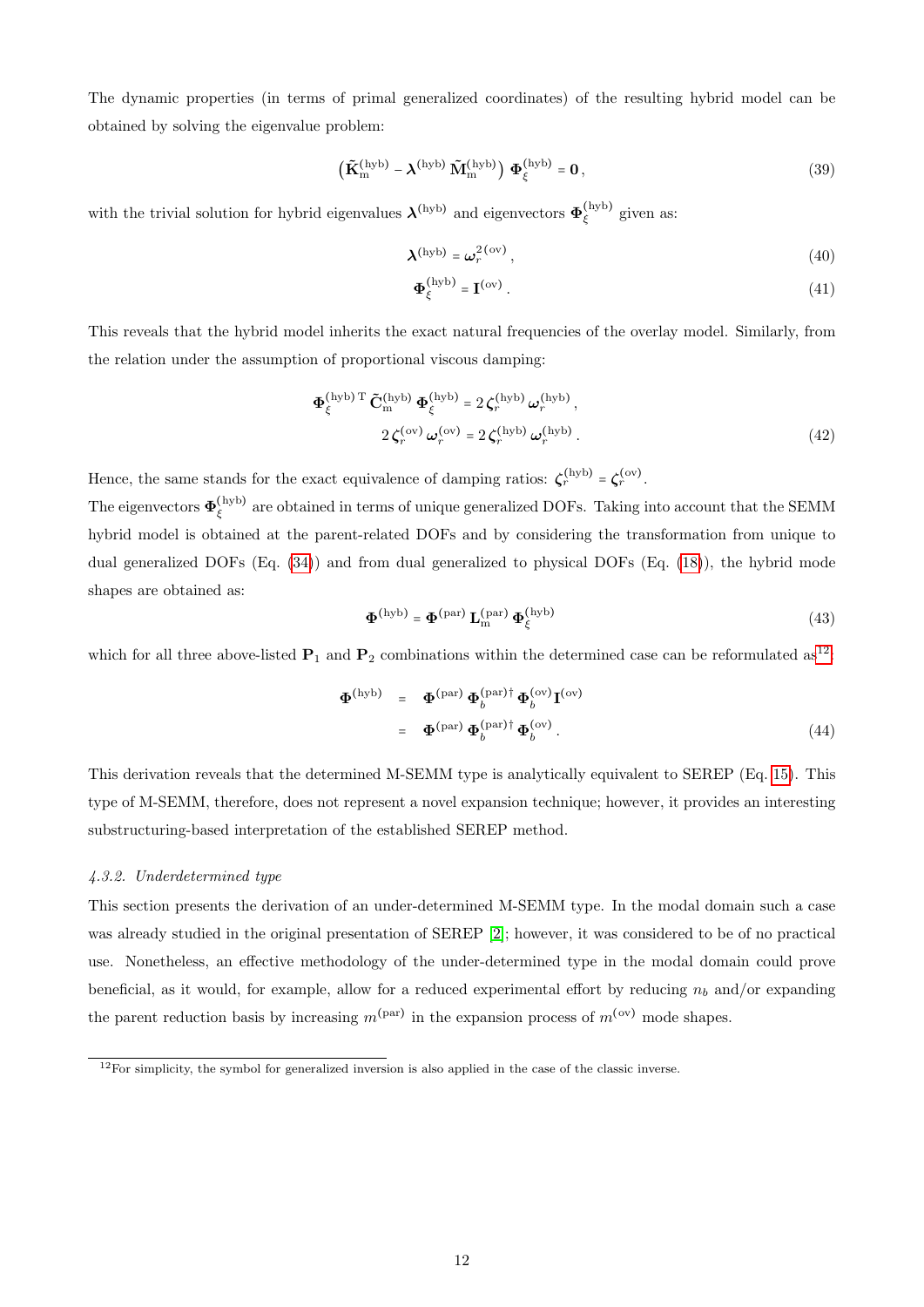The basic and extended formulation are studied within the under-determined M-SEMM type, for both assuming  $n_b < m^{\text{(rem)}}$ :

- 1. The basic physical compatibility (Eqs. [\(21\)](#page-6-0) and [\(24\)](#page-6-2)):  $\mathbf{P}_1$  =  $\mathbf{P}_3$  =  $\boldsymbol{\Phi}_b^{\mathrm{(rem)}}$  $\Phi_b^{\text{(rem)}}$  and  $\mathbf{P}_2 = \mathbf{\Phi}_b^{\text{(ov)}}$  $b^{(ov)}$ .
- 2. The extended physical compatibility (Eqs. [\(21\)](#page-6-0) and [\(30\)](#page-8-6)):

 $\mathbf{P}_1$  =  $\boldsymbol{\Phi}_b^{\text{(rem)}}$  $\Phi_b^{\text{(rem)}}, \; \mathbf{P}_2 = \mathbf{\Phi}_b^{\text{(ov)}}$  $\mathbf{p}_b^{(ov)}$  and  $\mathbf{P}_3 = \mathbf{W}_k^{\dagger} \boldsymbol{\Phi}_g^{(par)}$ , where rank $(\mathbf{P}_3) \leq n_b$ , and  $\mathbf{P}_3$  is mode-dependent in compliance with Eq. [\(29\)](#page-8-4) and can also be (optionally) subjected to an additional TSVD-based weakening.

For the under-determined case, a convenient symbolic expression to evaluate the null-space of  $B<sub>m</sub>$  is the form [13](#page-12-0):

$$
\mathbf{L}_{\rm m} = \begin{bmatrix} \mathbf{L}_{\rm m}^{\text{(par)}} \\ \mathbf{L}_{\rm m}^{\text{(rem)}} \\ \mathbf{L}_{\rm m}^{\text{(ov)}} \end{bmatrix} = \begin{bmatrix} \mathbf{P}_{1}^{\dagger} \mathbf{P}_{2} & \text{null} \left( \mathbf{P}_{1} \right) & \text{null} \left( \mathbf{P}_{3} \right) \\ \mathbf{P}_{1}^{\dagger} \mathbf{P}_{2} & \text{null} \left( \mathbf{P}_{1} \right) & \mathbf{0} \\ \mathbf{I}^{\text{(ov)}} & \mathbf{0} & \mathbf{0} \end{bmatrix} . \tag{45}
$$

As the number of columns in  $L_m$  is clearly greater than  $m^{(ov)}$ , the resulting hybrid model will contain spurious modes. Therefore, additional measures to disregard the spurious part of the solution are introduced in the following.

Applying the proposed primal substructuring operator in further derivations using Eqs. [\(19\)](#page-5-4) and [\(10\)](#page-2-5), the primal modal mass matrix of the resulting hybrid model formulates as:

<span id="page-12-1"></span>
$$
\tilde{\mathbf{M}}_{m}^{(hyb)} = \begin{bmatrix} \mathbf{P}_{1}^{\dagger} \mathbf{P}_{2} & \text{null}(\mathbf{P}_{1}) & \text{null}(\mathbf{P}_{3}) \\ \mathbf{P}_{1}^{\dagger} \mathbf{P}_{2} & \text{null}(\mathbf{P}_{1}) & \mathbf{0} \\ \mathbf{I}^{(ov)} & \mathbf{0} & \mathbf{0} \end{bmatrix}^{\text{T}} \begin{bmatrix} \mathbf{I}^{(par)} & \mathbf{0} & \mathbf{0} \\ \mathbf{0} & -\mathbf{I}^{(rem)} & \mathbf{0} \\ \mathbf{0} & \mathbf{0} & \mathbf{I}^{(ov)} \end{bmatrix} \begin{bmatrix} \mathbf{P}_{1}^{\dagger} \mathbf{P}_{2} & \text{null}(\mathbf{P}_{1}) & \text{null}(\mathbf{P}_{3}) \\ \mathbf{P}_{1}^{\dagger} \mathbf{P}_{2} & \text{null}(\mathbf{P}_{1}) & \mathbf{0} \\ \mathbf{I}^{(ov)} & \mathbf{0} & \mathbf{0} \end{bmatrix} = \begin{bmatrix} \mathbf{I}^{(ov)} & \mathbf{I}^{(ov)} \\ \mathbf{I}^{(ov)} & \mathbf{I}^{(ov)} \end{bmatrix}
$$
\n
$$
= \begin{bmatrix} \mathbf{I}^{(ov)} & \mathbf{I}^{(ov)} \\ \mathbf{I}^{(ov)} & \mathbf{I}^{(ov)} \end{bmatrix}^{\text{T}} \mathbf{I}^{(par)} \mathbf{I}^{(par)} \mathbf{I}^{(par)} \mathbf{I}^{(par)} \mathbf{I}^{(par)} \mathbf{I}^{(par)} \mathbf{I}^{(par)} \mathbf{I}^{(par)} \mathbf{I}^{(par)} \mathbf{I}^{(par)} \mathbf{I}^{(par)} \mathbf{I}^{(par)} \mathbf{I}^{(par)} \mathbf{I}^{(par)} \mathbf{I}^{(par)} \mathbf{I}^{(par)} \mathbf{I}^{(par)} \mathbf{I}^{(par)} \mathbf{I}^{(par)} \mathbf{I}^{(par)} \mathbf{I}^{(par)} \mathbf{I}^{(par)} \mathbf{I}^{(par)} \mathbf{I}^{(par)} \mathbf{I}^{(par)} \mathbf{I}^{(par)} \mathbf{I}
$$

Similarly, the primal modal damping and stiffness matrices read as (for simplicity  $\mathbf{C}_{m}^{(s)} = 2 \zeta_r^{(s)} \omega_r^{(s)}$  is introduced):

<span id="page-12-2"></span>
$$
\tilde{\mathbf{C}}_{\text{m}}^{(\text{hyb})} = \begin{bmatrix}\n\mathbf{C}_{\text{m}}^{(\text{ov})} & \mathbf{0} & \left(\mathbf{P}_{1}^{\dagger}\mathbf{P}_{2}\right)^{\text{T}}\mathbf{C}_{\text{m}}^{(\text{par})}\text{null}\left(\mathbf{P}_{3}\right) \\
\mathbf{0} & \mathbf{0} & \text{null}\left(\mathbf{P}_{1}\right)^{\text{T}}\mathbf{C}_{\text{m}}^{(\text{par})}\text{null}\left(\mathbf{P}_{3}\right) \\
\text{null}\left(\mathbf{P}_{3}\right)^{\text{T}}\mathbf{C}_{\text{m}}^{(\text{par})}\mathbf{P}_{1}^{\dagger}\mathbf{P}_{2} & \text{null}\left(\mathbf{P}_{3}\right)^{\text{T}}\mathbf{C}_{\text{m}}^{(\text{par})}\text{null}\left(\mathbf{P}_{1}\right)\text{null}\left(\mathbf{P}_{3}\right)^{\text{T}}\mathbf{C}_{\text{m}}^{(\text{par})}\text{null}\left(\mathbf{P}_{3}\right)\n\end{bmatrix} \tag{47}
$$
\n
$$
\tilde{\mathbf{K}}_{\text{m}}^{(\text{hyb})} = \begin{bmatrix}\n\boldsymbol{\omega}_{r}^{2(\text{ov})} & \mathbf{0} & \left(\mathbf{P}_{1}^{\dagger}\mathbf{P}_{2}\right)^{\text{T}}\boldsymbol{\omega}_{r}^{2(\text{par})}\text{null}\left(\mathbf{P}_{3}\right) \\
\mathbf{0} & \mathbf{0} & \left(\mathbf{P}_{1}^{\dagger}\mathbf{P}_{2}\right)^{\text{T}}\boldsymbol{\omega}_{r}^{2(\text{par})}\text{null}\left(\mathbf{P}_{3}\right) \\
\text{null}\left(\mathbf{P}_{3}\right)^{\text{T}}\boldsymbol{\omega}_{r}^{2(\text{par})}\mathbf{P}_{1}^{\dagger}\mathbf{P}_{2} & \text{null}\left(\mathbf{P}_{3}\right)^{\text{T}}\boldsymbol{\omega}_{r}^{2(\text{par})}\text{null}\left(\mathbf{P}_{1}\right)\text{null}\left(\mathbf{P}_{3}\right)^{\text{T}}\boldsymbol{\omega}_{r}^{2(\text{par})}\text{null}\left(\mathbf{P}_{3}\right)\n\end{bmatrix} \tag{48}
$$

The hybrid modal parameters are again governed by the eigenvalue problem:

<span id="page-12-3"></span>
$$
\left(\tilde{\mathbf{K}}_{\text{m}}^{(\text{hyb})} - \boldsymbol{\lambda}^{(\text{hyb})} \tilde{\mathbf{M}}_{\text{m}}^{(\text{hyb})}\right) \boldsymbol{\Phi}_{\xi}^{(\text{hyb})} = \mathbf{0},\tag{49}
$$

<span id="page-12-0"></span><sup>&</sup>lt;sup>13</sup>To the best of the authors' knowledge, this analytical expression represents the null-space of the corresponding  $B<sub>m</sub>$  matrix for all physically meaningful sub-matrices  $P_1$ ,  $P_2$  and  $P_3$ .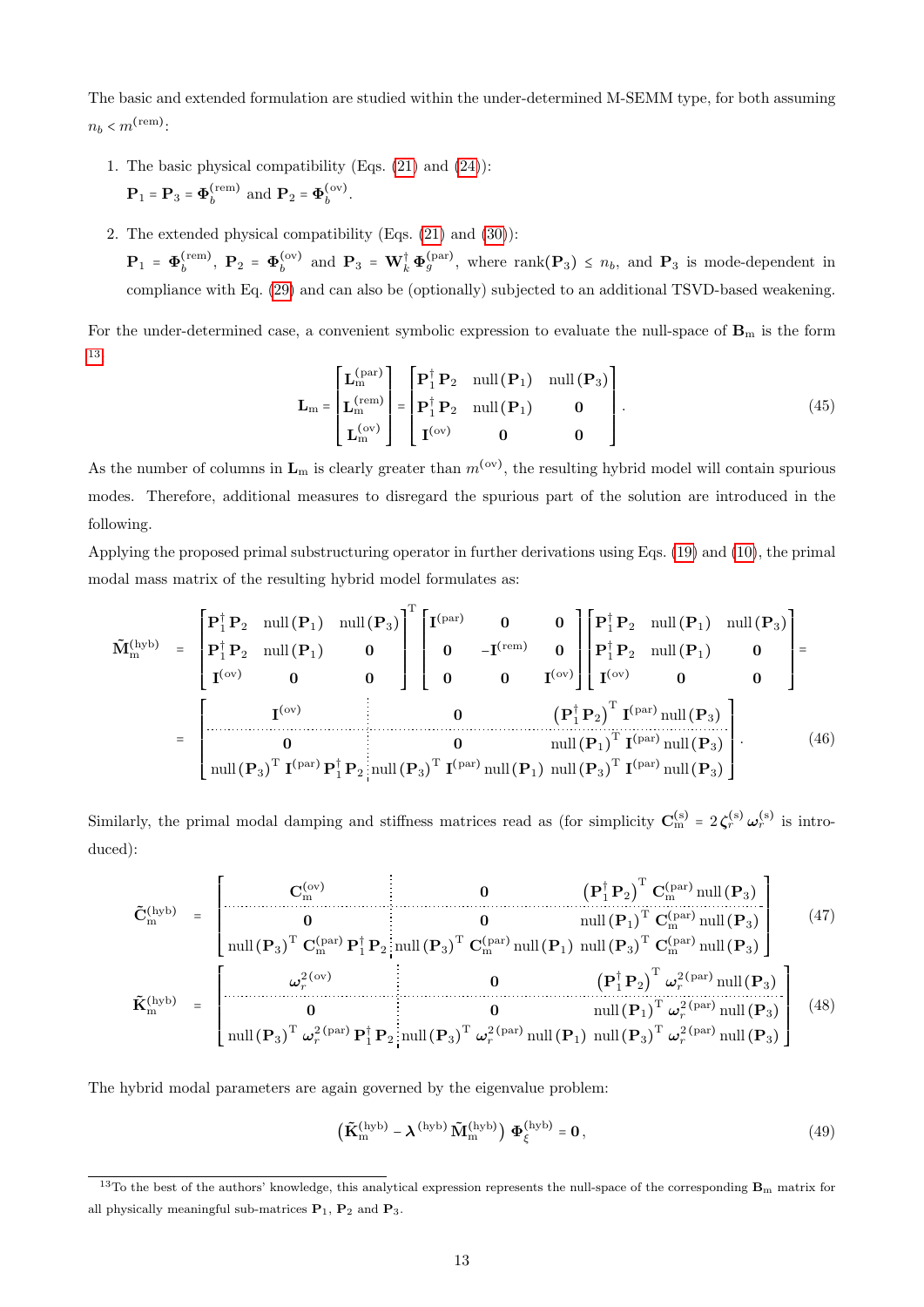for which the eigenvalues represent solutions to the equation det  $(\tilde{\mathbf{K}}_{m}^{(hyb)} - \boldsymbol{\lambda}^{(hyb)} \tilde{\mathbf{M}}_{m}^{(hyb)}) = 0$ . As indicated by the dotted lines in Eqs.[\(46\)](#page-12-1) and [\(48\)](#page-12-2), the matrix that is subjected to an evaluation of its determinant can be considered in the 2x2 block form as  $\begin{bmatrix} \mathbf{E} & \mathbf{F} \\ \mathbf{G} & \mathbf{H} \end{bmatrix}$ . According to the Schur complement [\[22\]](#page-24-6), assuming  $\mathbf{E} = \boldsymbol{\omega}_r^{2\text{(ov)}} - \boldsymbol{\lambda}^{(\text{hyb})} \mathbf{I}^{(\text{ov})}$  is a square, non-singular matrix, the expression in Eq. [\(49\)](#page-12-3) can be rewritten in the form:

$$
\det\left[\frac{\mathbf{E}\mathbf{E}}{\mathbf{G}\mathbf{H}}\right] = \det\left[\mathbf{E}\right] \det\left[\mathbf{H} - \mathbf{G}\,\mathbf{E}^{-1}\,\mathbf{F}\right] = \mathbf{0} \,. \tag{50}
$$

Thereby, an independent solution to the part of equation det  $[\mathbf{E}] = \det \left( \omega_r^{2\text{ (ov)}} - \lambda^{\text{(hyb)}} \mathbf{I}^{\text{(ov)}} \right) = \mathbf{0}$  reveals that the exact overlay model's eigenvalues are always present as a part of the full solution to the corresponding eigenvalue problem. This observation justifies the possibility of applying mode-dependent constraints in the extended formulation, proposed in Eq. [\(29\)](#page-8-4).

Since we are only interested in acquiring the hybrid mode shapes that correspond to the overlay model's eigenvalues, while the rest of the solutions are considered to be spurious, the process of solving the eigenvectors translates to a null-space evaluation in the form:

$$
k\phi_{\xi}^{\text{(hyb)}} = \text{null}\left(\tilde{\mathbf{K}}_{\text{m}}^{\text{(hyb)}} - \omega_k^{2\,\text{(ov)}}\tilde{\mathbf{M}}_{\text{m}}^{\text{(hyb)}}\right); \quad k = 1, \dots, m^{\text{(ov)}}.
$$
 (51)

Note that in the extended formulation, also  $\tilde{M}_m^{(hyb)}$  and  $\tilde{K}_m^{(hyb)}$  are re-evaluated for each k due to the modedependent decoupling weakening basis  $\mathbf{W}_k$ .

In this way we can successfully disregard the spuriousities in the hybrid model. Nevertheless, a possible concern arises if an eigenvalue corresponding to the spurious mode exactly matches any of the overlay model's eigenvalues. Then, a possible way to separate the spurious and the proper hybrid mode shape is to compare them to the corresponding overlay mode shape (using, e.g., the modal assurance criterion (MAC) [\[23\]](#page-24-7)). A high level of the correlation between the boundary DOFs of the sought hybrid mode shape and the corresponding overlay mode shape is expected, thus making it possible to disregard a potentially spurious solution.

Given this filtered eigenvector solution, it transpires that the corresponding damping ratios of the hybrid model are also retained:

<span id="page-13-1"></span>
$$
\zeta_k^{\text{(hyb)}} = \zeta_k^{\text{(ov)}}; \quad k = 1, \dots, m^{\text{(ov)}}.
$$
\n(52)

The hybrid mode shapes are obtained in compliance with the transformations in Eqs. [\(18\)](#page-5-3) and [\(34\)](#page-9-1), considering the parent-related DOFs of the assembled system:

$$
{}_{k}\boldsymbol{\phi}^{\text{(hyb)}} = \boldsymbol{\Phi}^{\text{(par)}} \mathbf{L}_{m}^{\text{(par)}} {}_{k}\boldsymbol{\phi}_{\xi}^{\text{(hyb)}}; \quad k = 1, \dots, m^{\text{(ov)}}.
$$

Again, note that in the extended formulation  $L_m^{(par)}$  is also mode dependent.

The proposed methodology for an under-determined case represents a novel expansion technique. Given that the from of Eq. [\(53\)](#page-13-1) is similar to Eq. [\(15\)](#page-4-3), this technique can also be interpreted as a potentially useful variation of the under-determined type of SEREP [\[2\]](#page-23-1).

# <span id="page-13-0"></span>5. Numerical example

In this section the proposed M-SEMM methodology is applied to a numerical example and compared to the established techniques SEMM and SEREP<sup>[14](#page-13-2)</sup>.

<span id="page-13-2"></span><sup>14</sup>Note that in the following, SEMM is denoted as the original frequency-based implementation and M-SEMM is only considered for the under-determined type as the determined type is analytically equivalent to SEREP.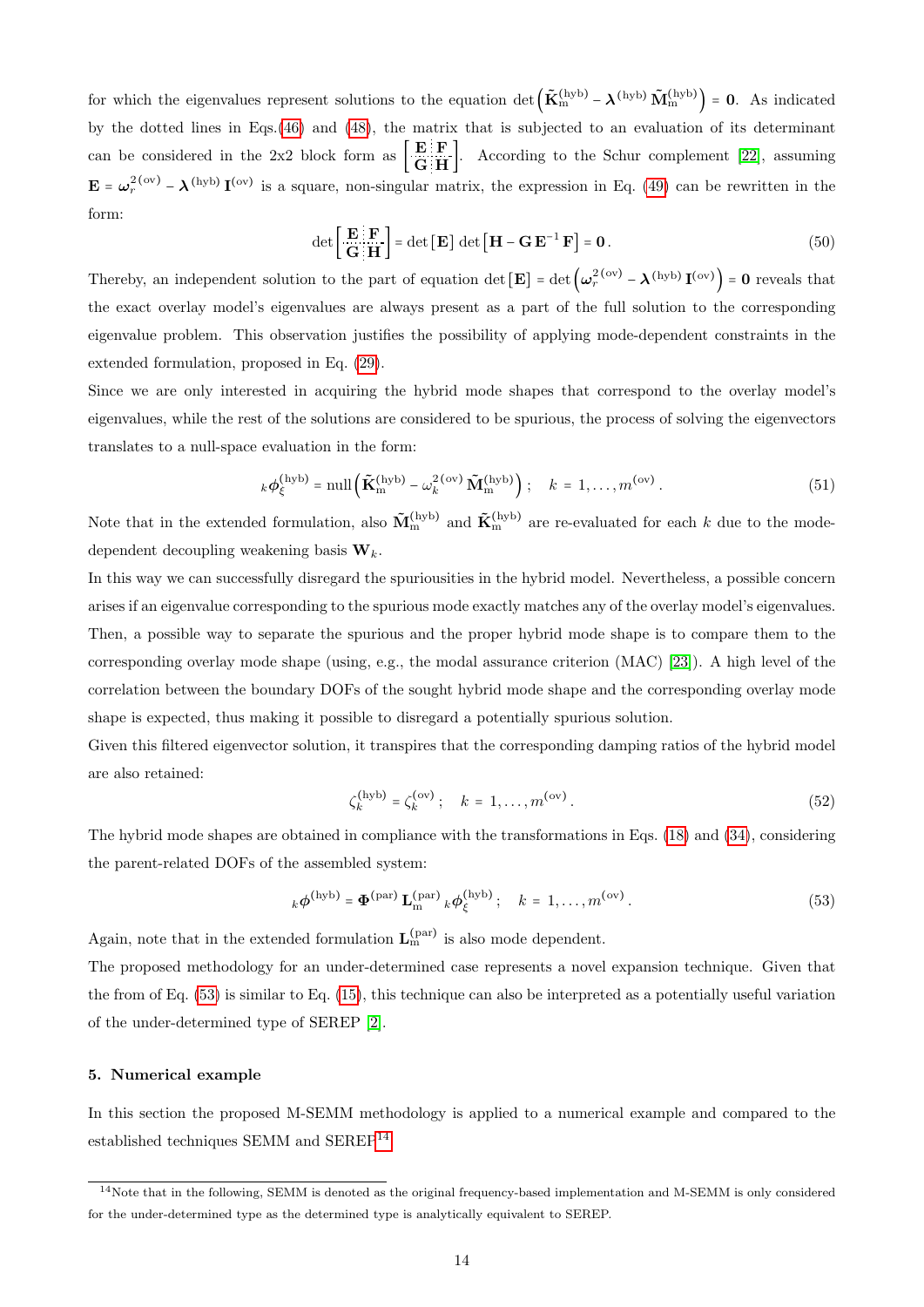This example simulates the typical numerical-experimental modelling of a component. The overlay model is a beam-like structure having 16 cylindrical holes, with two of them used for the fixed mounting, as depicted in Fig. [5a.](#page-14-0) The parent model represents its approximate numerical counterpart, which is geometrically simplified by neglecting the holes, and the fixed boundary conditions are applied at the surfaces near the actual mounting holes (Fig. [5b\)](#page-14-0). For the overlay model the material properties of an aluminium alloy with a Young's modulus of 72 GPa and a density of  $2770 \text{ kg/m}^3$  are adopted. Compared to these, a 5% lower density and a 5% higher Young's modulus are adopted for the parent model. The modal damping ratios for all the modes of the overlay and parent models are defined as 0.5% and 0.3%, respectively.

<span id="page-14-0"></span>

Figure 5: Equivalent models: (a) Overlay model; (b) Parent model with simplified geometry, boundary conditions and approximated material properties.

The frequency range up to  $2\,\text{kHz}$  is considered, corresponding to the first [15](#page-14-1) overlay model's natural modes<sup>15</sup>. The size of the dense set of parent's DOFs is  $n<sub>g</sub> = 30$ , while for the sparse set of overlay's DOFs the size is  $n_b = 10$ . The corresponding (collocated) input and output locations are denoted by the red arrows (Fig. [5\)](#page-14-0).

Given the number of sparse DOFs, for SEREP the dimension of the parent model's modal basis is limited to  $m^{(par)} \leq n_b$ . The proposed under-determined M-SEMM type; however, allows for the use of a richer expansion basis  $(m^{(par)} > n_b)$ .

For example, let us consider the parent modal basis of sizes  $m^{(par)} = 9$  and  $m^{(par)} = 25$  for the SEREP and M-SEMM methods, respectively, and perform the expansion of 15 overlay model's mode shapes. In Fig. [6,](#page-15-0) the resulting hybrid mode shapes, obtained from the SEREP, the basic M-SEMM and the extended M-SEMM are compared to the reference using the modal assurance criterion (MAC) [\[23\]](#page-24-7).

For the given case, Fig. [6a](#page-15-0) demonstrates the apparent limitation of the SEREP, for which, due to the reduced parent modal basis, the expansion is only successful for the first 9 hybrid modes. On the other hand, (at least for the higher modes) a significantly better performance of both the basic and extended M-SEMM formulations is evident form Figs. [6b](#page-15-0) and [6c.](#page-15-0)

A similar expansion process is performed for different  $m^{(par)}$  values. A diagram in Fig. [7](#page-15-1) depicts the average diagonal values of the corresponding MAC matrices. The results show that when considering an overlay model, for which the number of physical DOFs is lower than the number of its modes, using a richer parent model's modal basis is beneficial for the performance of the expansion process.

A comparison of the M-SEMM and the frequency-based SEMM methodology is performed in terms of the frequency-response functions (FRFs). To ensure equivalent input data for both methods, the admittance matri-

<span id="page-14-1"></span><sup>&</sup>lt;sup>15</sup>Generally, it is reasonable to expect that a parent model's modal basis with an equal or greater number of vectors will be required to expand all 15 modes of the overlay model.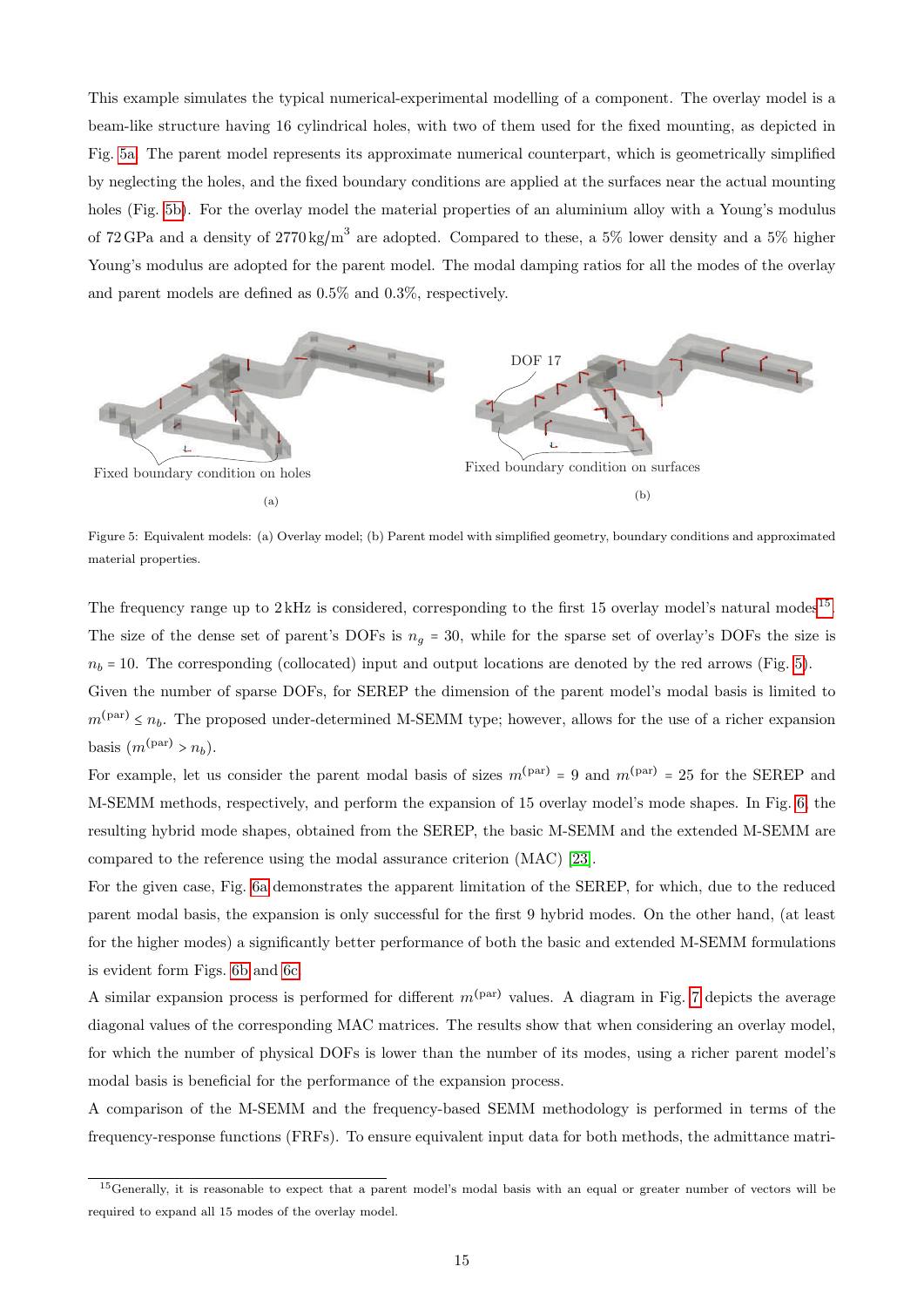<span id="page-15-0"></span>

Figure 6: MAC matrix: (a) SEREP; (b) M-SEMM - basic formulation (c) M-SEMM - extended formulation.

<span id="page-15-1"></span>

Figure 7: Average diagonal values of MAC matrices with regard to the changing value of  $m^{(\text{par})}$ .

ces are obtained by modal superposition, considering the first  $m^{(par)} = 25$  and  $m^{(ov)} = 15$  modal contributions for the parent and overlay models, respectively. To quantify the agreement between the acquired FRFs, an amplitude and phase-sensitive coherence criterion [\[24\]](#page-24-8) is adopted.

The results of the expansion process applying basic formulations of the SEMM and M-SEMM are given in Fig. [8.](#page-16-1) A comparison of the driving-point FRFs in DOF 17 (Fig. [5b\)](#page-14-0) is considered, whereas the description in the title provides the average coherence value for the full receptance matrix.

The frequency-based results in Fig. [8a](#page-16-1) have a high incidence of spuriousities, which is a known limitation of the basic SEMM [\[8\]](#page-23-4). A comparison with the basic M-SEMM results in Fig. [8b](#page-16-1) demonstrates the ability of M-SEMM to filter-out spurious modes. However, a similar average coherence of the full receptance matrix is achieved for both methodologies.

The extended formulation in the frequency domain, however, typically effectively eliminates the problem of spurious modes, as is evident in Fig. [9a.](#page-16-2) Compared to the results of the extended M-SEMM formulation, the hybrid results are very similar, both exhibiting a high level of agreement with the reference.

This numerical example demonstrates the applicability of M-SEMM, which appears to be a potentially useful extension to the SEREP method for the expansion of spatially sparse overlay models.

The comparison between the modal and frequency-based implementations of SEMM implies possible differences in the outcome, even when considering purely numerical models, which can be mainly attributed to the per-frequency-line or per-mode types of operation.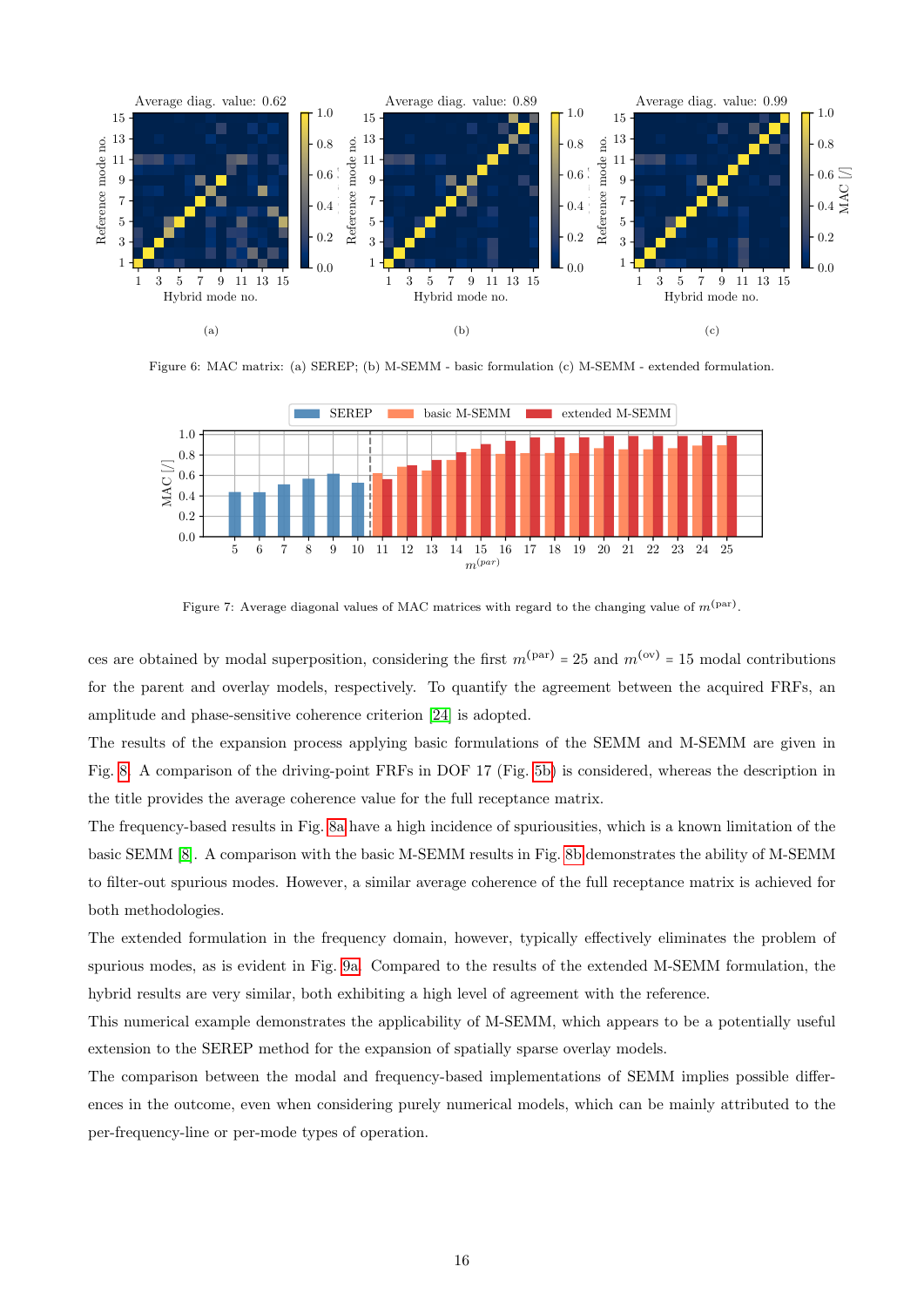<span id="page-16-1"></span>

Figure 8: Basic formulation - DOF 17 driving point FRF: (a) SEMM; (b) M-SEMM.

<span id="page-16-2"></span>

Figure 9: Extended formulation - DOF 17 driving-point FRF : (a) SEMM; (b) M-SEMM.

# <span id="page-16-0"></span>6. Experimental example

An experimental study was performed on a solid aluminium beam with dimensions of  $15 \times 40 \times 500$  mm<sup>3</sup>, as shown in Fig. [10a.](#page-17-0) Two grooves were milled to half of the beam height over the full width. Approximately fixed boundary conditions were provided using a bolted connection through a rubber padding. A modal hammer PCB-086E80 was used to excite the structure at 29 equidistant points, as depicted in Fig. [10b.](#page-17-0) The response was measured at four locations (points 4, 12, 20 and 28) using Dytran 3097A1 uniaxial translational accelerometers. A full  $4 \times 29$  admittance matrix represents a reference to be compared with the hybrid models, whereas an arbitrary sub-model can be considered as an overlay model.

The modal identification was performed using a poly-reference algorithm [\[25\]](#page-24-9) in the frequency range up to 5 kHz, which corresponds to the first seven natural modes. Note, that for real-life structures a deviation between the measured and reconstructed FRFs is not negligible (a correlation of 93% is reported in [\[25\]](#page-24-9)), even when using state-of-the-art modal identification algorithms. Such a discrepancy could prevail over the performance differences between the frequency- and modal-based methodologies. Therefore, a fairly simple experimental model was acquired for which the average coherence between the measured and the reconstructed receptance matrix is 97%. All the result comparisons in this section are made in terms of FRFs to provide a comparison between all the methods.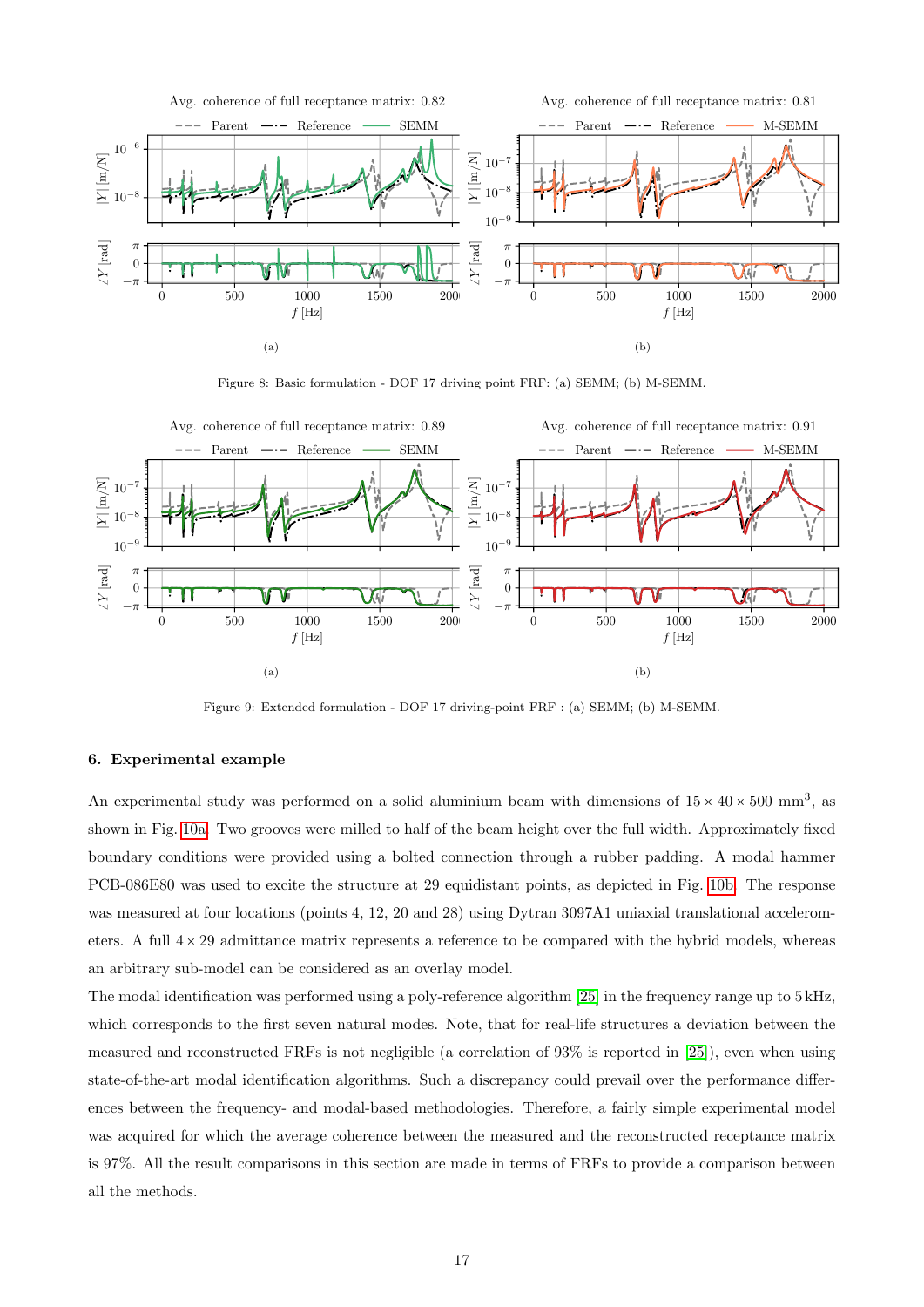The parent model is a 2D finite-element model of a cantilever beam, simplified in terms of geometry by disregarding the grooves and with approximated boundary conditions, as depicted in Fig. [10b.](#page-17-0) An aluminium alloy material's properties are adopted with a Young's modulus of 75.6 GPa and a density of  $2631.5 \text{ kg/m}^3$ . The modal damping ratio for all the parent model's modes is 0.3%.

<span id="page-17-0"></span>

Figure 10: Experimental case: (a) Experimental setup; (b) Parent model as a 2D cantilever beam FEM model.

To perform the expansion of  $m^{(ov)} = 7$  overlay model's mode shapes with SEREP, a set of  $m^{(par)} = 7$  parent's mode shapes and  $n_b = 8$  experimental points are considered at locations  $[0, 4, 8, 12, 16, 20, 24, 28]$ . Such an overlay model is expanded to the  $n_q = 29$  parent model's locations. By performing modal superposition of the hybrid modal parameters, a resulting FRF (input-output location 10–2) is given in Fig. [11a.](#page-17-1) The comparison of the full hybrid and experimental admittance is depicted in a coherence diagram for all the input-output locations in Fig. [11b.](#page-17-1) A fairly good agreement with the reference is obtained with an average coherence of 0.92.

<span id="page-17-1"></span>

Figure 11: SEREP - hybrid model ( $n_b$  = 8 experimental locations): (a)  $\mathbf{Y}_{10,2}$ ; (b) Average coherence values for the full receptance matrix.

A similar expansion process is performed with the SEMM; however, the number of experimental locations is reduced by half. The locations  $[4, 12, 20, 28]$  are considered to obtain a  $4 \times 4$  overlay model's admittance matrix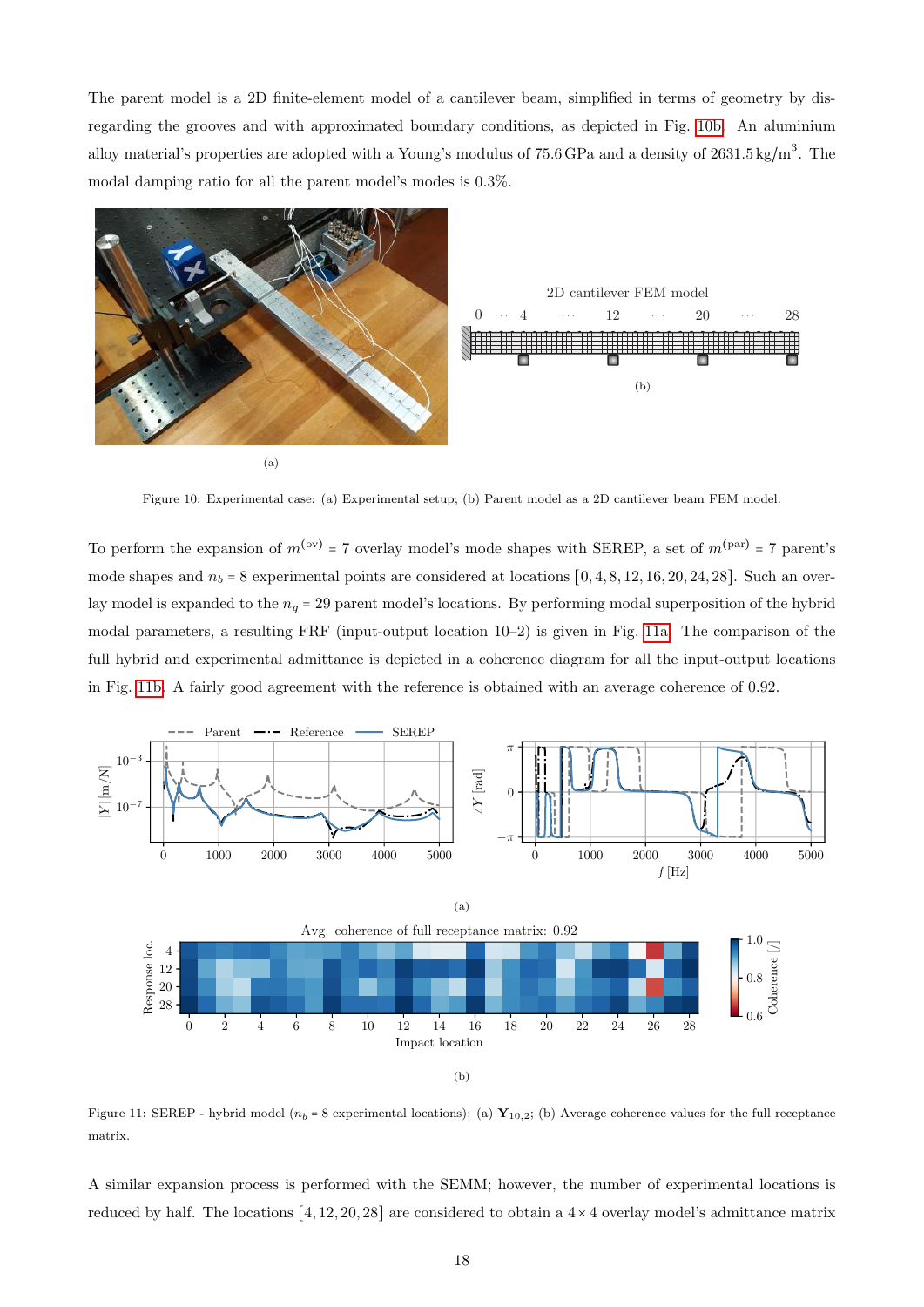and the extended formulation of the SEMM is performed in the frequency domain to obtain a hybrid model. Despite the significant reduction in the number of experimental locations, the FRF in Fig. [12b](#page-18-0) shows a high level of agreement with the reference. However, it also exhibits a rare occurrence of spuriousities in the extended SEMM hybrid model. The average coherence value of the full hybrid admittance matrix in Fig. [12b](#page-18-0) is 0.82.

<span id="page-18-0"></span>

Figure 12: SEMM - hybrid model ( $n_b = 4$  experimental locations): (a)  $\mathbf{Y}_{10,2}$ ; (b) Average coherence values for full receptance matrix.

The expansion is repeated with the extended M-SEMM by considering the same  $n_b = 4$  experimental points for the overlay model's modal parameters. The hybrid model is obtained by modal superposition with the resulting FRF shown in Fig. [12b.](#page-18-0) A comparison to the frequency-based result in Fig. [12b](#page-18-0) reveals that spuriousities are successfully filtered out and the agreement with the experimental reference is slightly higher.

<span id="page-18-1"></span>

(b)

Figure 13: M-SEMM - hybrid model ( $n_b = 4$  experimental locations): (a)  $\mathbf{Y}_{10,2}$ ; (b) Average coherence values for full receptance matrix.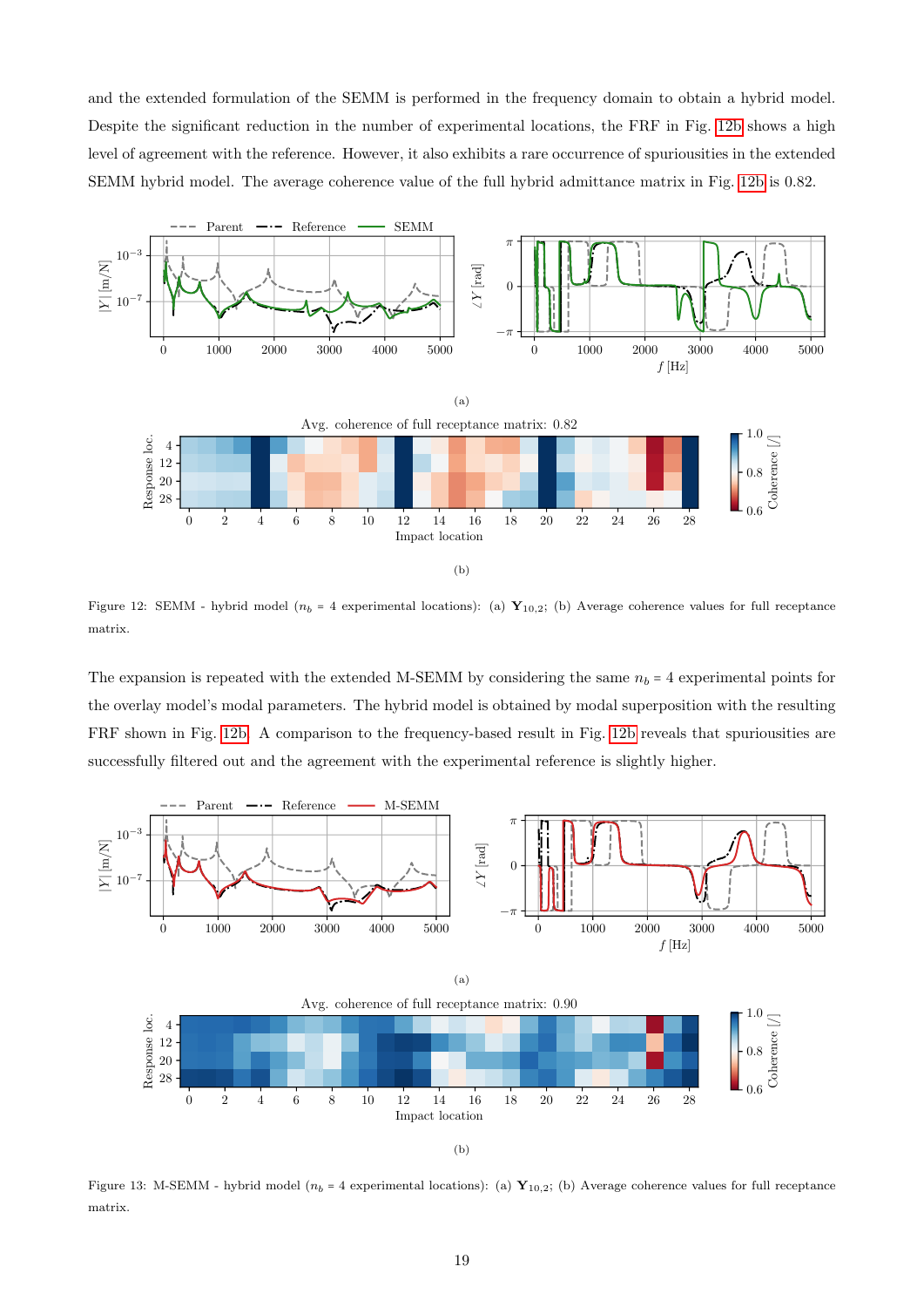The average coherence value of the full hybrid admittance matrix in Fig. [13b](#page-18-1) is 0.90. In this case, compared with the performance of the SEREP in Fig. [11b,](#page-17-1) M-SEMM is able to provide a comparable result by considering a substantially sparser overlay model. In a real-life application this can be seen as an important advantage, as it allows for a smaller effort in the experimental evaluation of the overlay model.

## <span id="page-19-0"></span>7. Conclusion

This paper introduces an expansion method called M-SEMM, a reformulation of the frequency-based SEMM in the modal domain.

The proposed methodology distinguishes between different versions. Among them, a theoretical derivation of the under-determined M-SEMM type reveals its equivalence to the system equivalent reduction expansion process (SEREP), a well-established reduction/expansion method. The corresponding derivation can also be seen as a substructuring-based interpretation of the SEREP.

The under-determined type of M-SEMM represents a novel expansion method in the modal domain, which can be further divided into a basic and an extended formulation. This type of methodology can be seen as a potentially useful extension of the SEREP, applicable when considering sparse models with a high modal density.

A comparison of the expanded models in a numerical study shows similar results for the frequency-based and modal implementation. However, the strong point of M-SEMM appears to be its superior ability to filter out spuriousities from the hybrid models.

In the experimental study on a lightly damped structure, the M-SEMM expanded model demonstrates a significantly higher level of agreement with the reference, compared to the frequency-based method. The obtained results are also comparable with the outcome of the SEREP method with double the number of required experimental points.

The presented examples are performed on academic structures and are intended for validation and comparison of the proposed method with existing expansion techniques. Future work will focus on the applicability of the proposed methodology to complex real-life structures.

An interested reader may also be interested in a Python-based implementation of the proposed M-SEMM method, which is a part of an open-source package pyFBS [\[26\]](#page-24-10).

# Acknowledgements

The authors acknowledge partial financial support from the core research funding P2-0263 and the applied research project L2-1837, both financed by ARRS, the Slovenian research agency.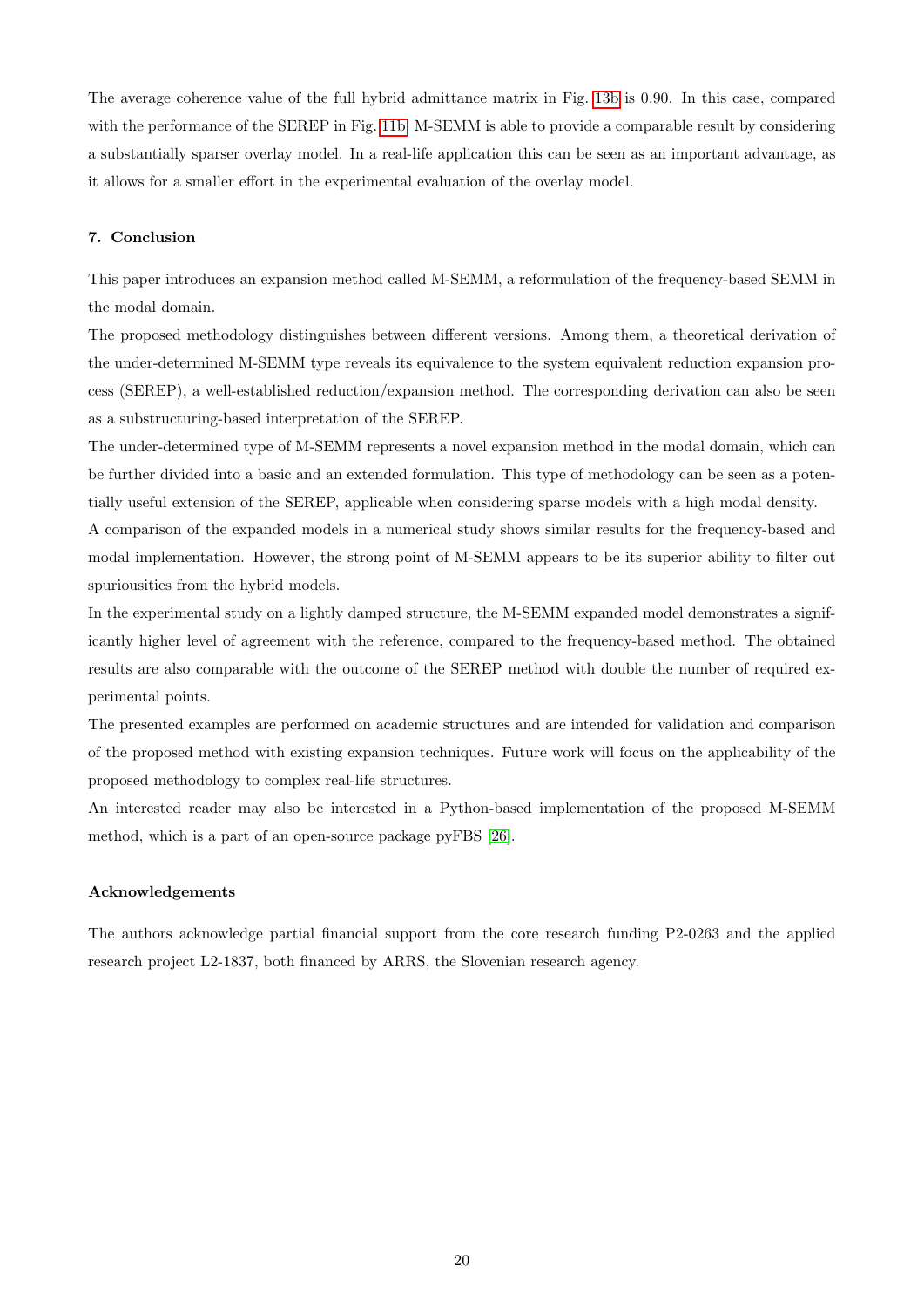# Appendix A. Alternative derivation of the extended LM-FBS SEMM formulation

This appendix is dedicated to the interpretation of an extended decoupling interface in frequency-based SEMM. First, a brief overview of the Lagrange-multiplier frequency-based substructuring (LM-FBS) is provided, followed by the alternative derivation of the extended SEMM formulation.

### Appendix A.1. Brief overview of LM-FBS

Referring back to Eqs.  $(2)-(4)$  $(2)-(4)$  $(2)-(4)$  and transforming them to the frequency domain, we obtain:

$$
u = Y(f + g), \tag{A.1}
$$

<span id="page-20-2"></span><span id="page-20-1"></span>
$$
\mathbf{B}\,\mathbf{u} = \mathbf{0},\tag{A.2}
$$

<span id="page-20-3"></span><span id="page-20-0"></span>
$$
\mathbf{L}^{\mathrm{T}}\mathbf{g} = \mathbf{0},\tag{A.3}
$$

where  $\bf{Y}$  is the uncoupled (block-diagonal) admittance of the substructures' admittances. The equilibrium conditions are fulfilled by introducing the Lagrange multiplier vector  $\lambda$ , which translates Eq. [\(A.3\)](#page-20-0) into:

<span id="page-20-5"></span>
$$
g = -\mathbf{B}^{\mathrm{T}} \,\boldsymbol{\lambda}.\tag{A.4}
$$

Solving the set of Eqs. [\(A.1\)](#page-20-1), [\(A.2\)](#page-20-2) and [\(A.4\)](#page-20-3) while eliminating the Lagrange multiplier vector yields the response of the assembled system:

$$
\mathbf{u} = \widetilde{\mathbf{Y}} \mathbf{f} = \left[ \mathbf{Y} - \mathbf{Y} \mathbf{B}^{\mathrm{T}} \left( \mathbf{B} \mathbf{Y} \mathbf{B}^{\mathrm{T}} \right)^{-1} \mathbf{B} \mathbf{Y} \right] \mathbf{f}.
$$
 (A.5)

Hence, the admittance of the assembled model can be expressed as:

$$
\widetilde{\mathbf{Y}} = \mathbf{Y} - \mathbf{Y} \mathbf{B}^{\mathrm{T}} \left( \mathbf{B} \mathbf{Y} \mathbf{B}^{\mathrm{T}} \right)^{-1} \mathbf{B} \mathbf{Y}.
$$
\n(A.6)

# Appendix A.2. SEMM - extended formulation

<span id="page-20-6"></span>The uncoupled admittance matrix (following the concepts presented in Sec. [3.2\)](#page-4-4) for the fully-extended SEMM reads as:

$$
\mathbf{Y} = \begin{bmatrix} \mathbf{Y}_{ii}^{(\text{par})} & \mathbf{Y}_{ib}^{(\text{par})} & \mathbf{0} & \mathbf{0} & \mathbf{0} \\ \frac{\mathbf{Y}_{bi}^{(\text{par})}}{\mathbf{0}} & \mathbf{Y}_{bb}^{(\text{par})} & \mathbf{0} & \mathbf{0} & \mathbf{0} \\ \hline \mathbf{0} & \mathbf{0} & -\mathbf{Y}_{ii}^{(\text{rem})} & -\mathbf{Y}_{ib}^{(\text{rem})} & \mathbf{0} \\ \hline \mathbf{0} & \mathbf{0} & -\mathbf{Y}_{bi}^{(\text{rem})} & -\mathbf{Y}_{bb}^{(\text{rem})} & \mathbf{0} \\ \hline \mathbf{0} & \mathbf{0} & \mathbf{0} & \mathbf{0} & \mathbf{Y}_{bb}^{(\text{ov})} \end{bmatrix} . \tag{A.7}
$$

Coupling the compatibility condition between the equivalent models is given as:

$$
\boldsymbol{u}_b^{(\text{rem})} = \boldsymbol{u}_b^{(\text{ov})} \tag{A.8}
$$

while the extended decoupling compatibility<sup>[16](#page-20-4)</sup> reads as:

$$
\boldsymbol{u}_g^{\text{(par)}} = \boldsymbol{u}_g^{\text{(rem)}}\,. \tag{A.9}
$$

<span id="page-20-4"></span><sup>&</sup>lt;sup>16</sup>By extending the decoupling interface from boundary to the full set of DOFs, the interface observability and controllability is improved, which is beneficial for the efficiency of the decoupling procedure.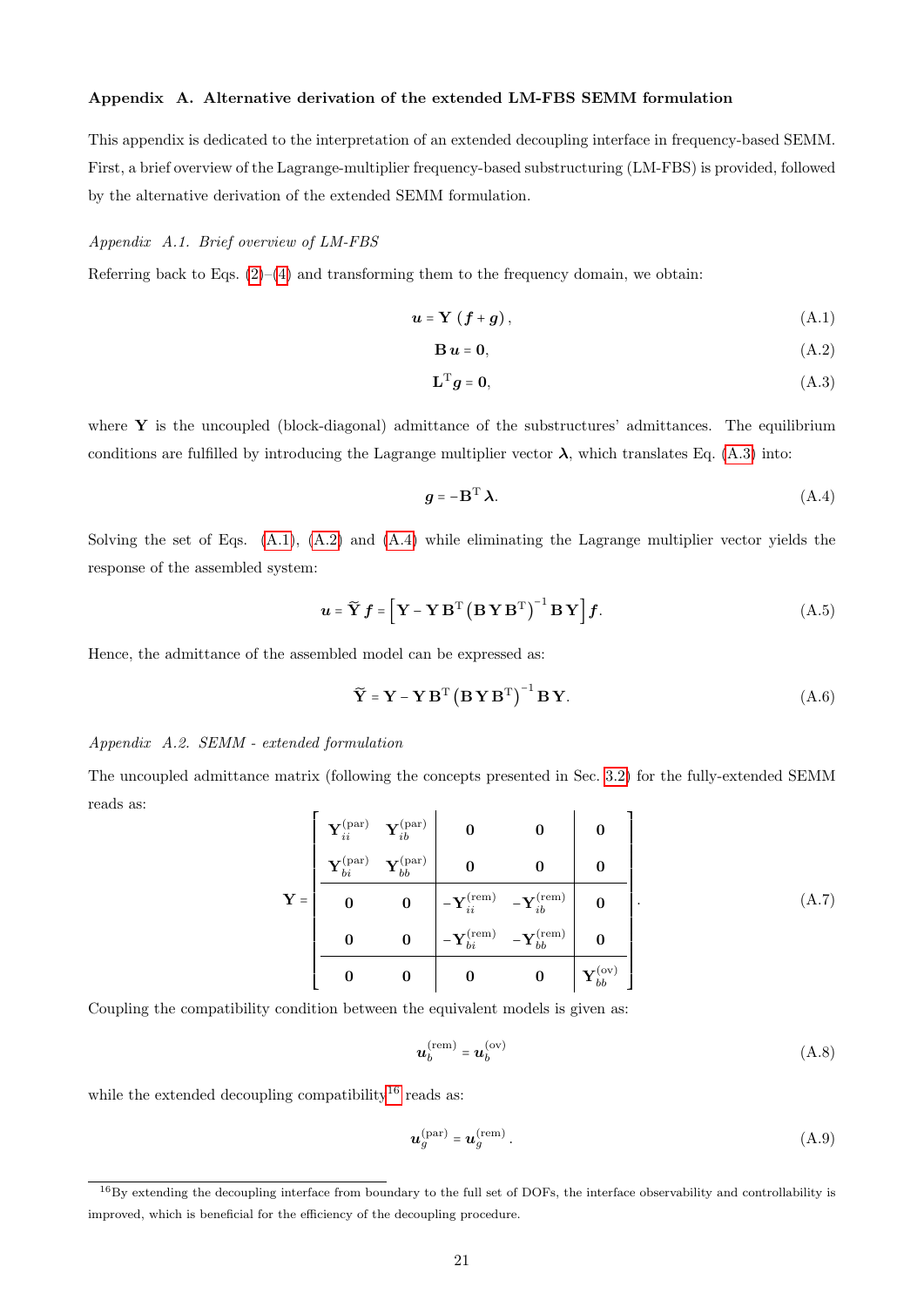The corresponding B matrix takes the following form:

<span id="page-21-0"></span>
$$
\mathbf{B} = \left[ \begin{array}{c|c|c} \mathbf{0} & \mathbf{0} & \mathbf{0} & \mathbf{I} & -\mathbf{I} \\ \hline & \mathbf{I} & -\mathbf{I} & \mathbf{0} \end{array} \right]. \tag{A.10}
$$

Hence, compatibility and the equilibrium conditions are enforced on all the collocated DOFs. If we express the interface flexibility matrix from Eqs. [\(A.6\)](#page-20-5), [\(A.7\)](#page-20-6) and [\(A.10\)](#page-21-0):

$$
\mathbf{Y}_{\text{int}} = \mathbf{B} \mathbf{Y} \mathbf{B}^{\text{T}} = \begin{bmatrix} -\mathbf{Y}_{bb}^{(\text{rem})} + \mathbf{Y}_{bb}^{(\text{ov})} & \mathbf{Y}_{bg}^{(\text{rem})} \\ \mathbf{Y}_{gb}^{(\text{rem})} & \mathbf{0} \end{bmatrix}_{(n_b + n_g) \times (n_b + n_g)} \tag{A.11}
$$

we can see that the problem is indeterminate as the  $Y_{int}$  matrix is singular with rank  $2 n_b$ . This results in the inapplicability of its direct inversion. By applying a generalized inverse instead, the corresponding singularvalue truncation can be interpreted as a weakening of the decoupling compatibility and equilibrium conditions (see Appendix C in [\[27\]](#page-24-11)). The effects of the generalized inverse can be replicated by performing a projection of the extended compatibility and equilibrium conditions to the sub-space of the removed model, as discussed in Appendix B in [\[27\]](#page-24-11). The corresponding weakening matrix is given as:

$$
\mathbf{W}^{\dagger} = \begin{bmatrix} \mathbf{I} & \mathbf{0} \\ \mathbf{0} & \mathbf{Y}_{gb}^{(\text{rem})\dagger} \end{bmatrix},\tag{A.12}
$$

for which the weakened compatibility condition in the original DOFs space reads as:

$$
\mathbf{W}^{\dagger} \mathbf{B} \mathbf{u} = \left[ \begin{array}{c|c} \mathbf{0} & \mathbf{0} & \mathbf{I} & -\mathbf{I} \\ \hline \mathbf{Y}_{gb}^{(\text{rem})\dagger} & -\mathbf{Y}_{gb}^{(\text{rem})\dagger} & \mathbf{0} \end{array} \right] \mathbf{u}.
$$
 (A.13)

The same basis is also applied to weaken the equilibrium conditions:

$$
g = -\mathbf{B}^{\mathrm{T}} \left(\mathbf{W}^{\dagger}\right)^{\mathrm{T}} \lambda_{m} = \begin{bmatrix} 0 & \mathbf{Y}_{bg}^{\text{(rem)}\dagger} \\ 0 & -\mathbf{Y}_{bg}^{\text{(rem)}\dagger} \\ \hline \mathbf{I} & \mathbf{0} \end{bmatrix} \lambda_{m}, \tag{A.14}
$$

where  $\lambda_m$  are the interface forces in the reduced space. Using the above-defined compatibility and equilibrium conditions the assembled admittance becomes:

<span id="page-21-1"></span>
$$
\widetilde{\mathbf{Y}} = \mathbf{Y} - \mathbf{Y} \mathbf{B}^{\mathrm{T}} \left( \mathbf{W}^{\dagger} \right)^{\mathrm{T}} \left( \mathbf{W}^{\dagger} \mathbf{B} \mathbf{Y} \mathbf{B}^{\mathrm{T}} \left( \mathbf{W}^{\dagger} \right)^{\mathrm{T}} \right)^{-1} \mathbf{W}^{\dagger} \mathbf{B} \mathbf{Y}.
$$
 (A.15)

Now, the interface flexibility matrix in the reduced space

$$
\mathbf{Y}_{\text{int}} = \mathbf{W}^{\dagger} \mathbf{B} \mathbf{Y} \mathbf{B}^{\text{T}} \left( \mathbf{W}^{\dagger} \right)^{\text{T}} = \begin{bmatrix} -\mathbf{Y}_{bb}^{(\text{rem})} + \mathbf{Y}_{bb}^{(\text{ov})} & \mathbf{I} \\ \mathbf{I} & \mathbf{0} \end{bmatrix}_{2 n_b \times 2 n_b}
$$
(A.16)

is of rank  $2 n_b$  and thus invertible. By expressing the inverse of the 2x2 block matrix [\[22\]](#page-24-6)  $\mathbf{Y}_{\text{int}}$ , we obtain:

$$
\left(\mathbf{W}^{\dagger} \mathbf{B} \mathbf{Y} \mathbf{B}^{\mathrm{T}} \left(\mathbf{W}^{\dagger}\right)^{\mathrm{T}}\right)^{-1} = \begin{bmatrix} \mathbf{0} & \mathbf{I} \\ \mathbf{I} & \mathbf{Y}_{bb}^{(\mathrm{rem})} - \mathbf{Y}_{bb}^{(\mathrm{ov})} \end{bmatrix},\tag{A.17}
$$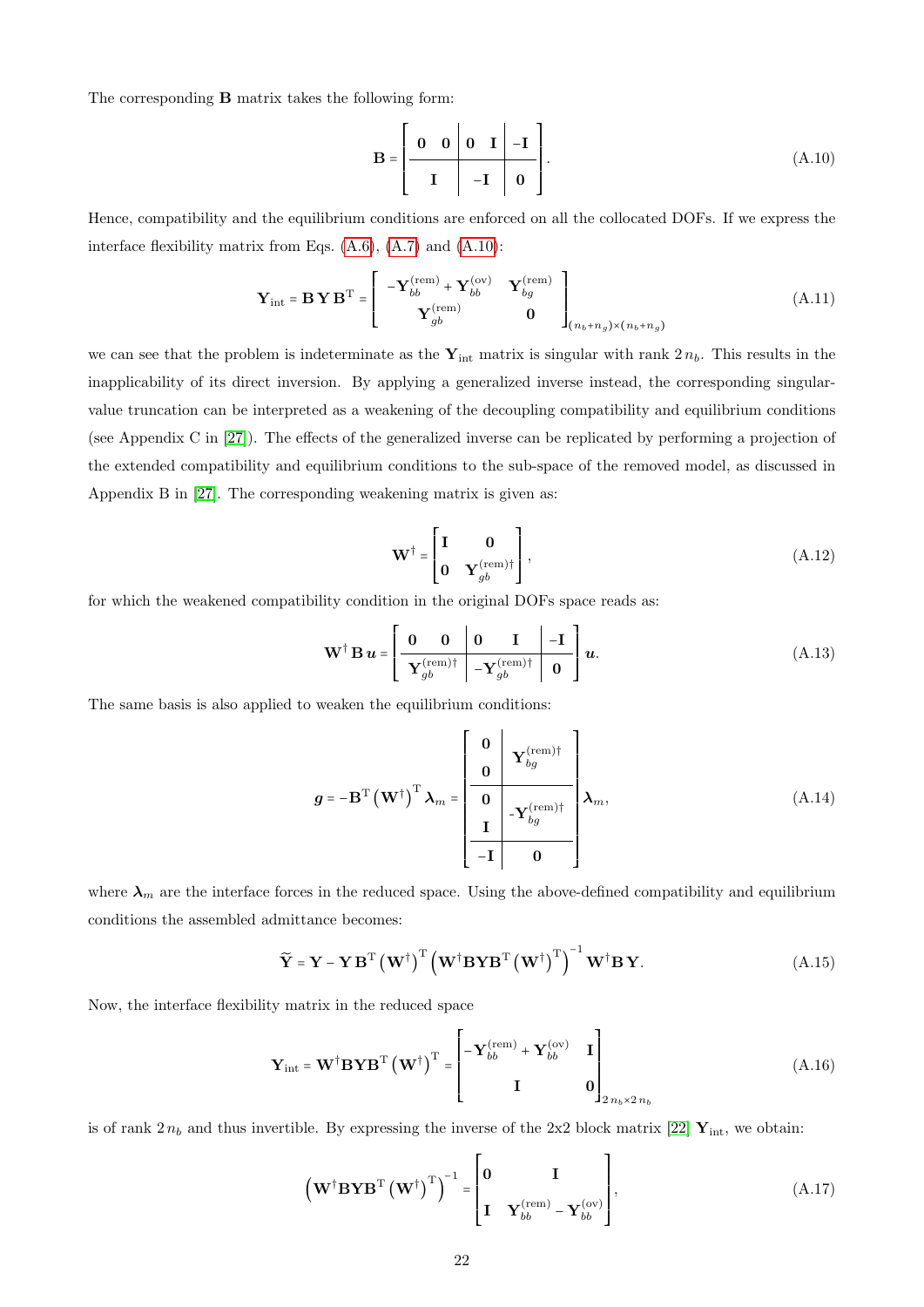from which the following conclusion can be made: it is evident that the overlay model  $\mathbf{Y}^{(ov)}$  which provides the dynamic properties of the hybrid model is not inverted in the process, which is treated as a strong point of the SEMM method [\[8\]](#page-23-4).

With the inverse of the interface flexibility matrix known, Eq. [\(A.15\)](#page-21-1) is employed to obtain the admittance of the hybrid model. For the sake of simplicity, one can only focus on the first two rows and columns of the  $\mathbf{Y}^{(\text{hyb})}$ , thus exploiting the nature of LM-FBS for which the interface DoFs are repeated in the assembled result:

$$
\mathbf{Y}^{\text{(hyb)}} = \begin{bmatrix} \mathbf{Y}_{ii}^{\text{(par)}} & \mathbf{Y}_{ib}^{\text{(par)}} \\ \mathbf{Y}_{bi}^{\text{(par)}} & \mathbf{Y}_{bb}^{\text{(par)}} \end{bmatrix} - (A.18)
$$

$$
-\begin{bmatrix} \mathbf{Y}_{ii}^{(\text{par})} & \mathbf{Y}_{ib}^{(\text{par})} \\ \mathbf{Y}_{bi}^{(\text{par})} & \mathbf{Y}_{bb}^{(\text{pen})} \end{bmatrix} \left( \begin{bmatrix} \mathbf{Y}_{bi}^{(\text{rem})} & \mathbf{Y}_{bb}^{(\text{rem})} \end{bmatrix} \right)^{\dagger} \left( \mathbf{Y}_{bb}^{(\text{rem})} - \mathbf{Y}_{bb}^{(\text{ov})} \right) \left( \begin{bmatrix} \mathbf{Y}_{ib}^{(\text{rem})} \\ \mathbf{Y}_{ib}^{(\text{rem})} \end{bmatrix} \right)^{\dagger} \begin{bmatrix} \mathbf{Y}_{ii}^{(\text{par})} & \mathbf{Y}_{ib}^{(\text{par})} \\ \mathbf{Y}_{bi}^{(\text{par})} & \mathbf{Y}_{bb}^{(\text{par})} \end{bmatrix} . \tag{A.19}
$$

Simplifying the expression above, the single-line equation for the extended SEMM is expressed as:

$$
\mathbf{Y}^{\text{(hyb)}} = \mathbf{Y}_{gg}^{\text{(par)}} - \mathbf{Y}_{gg}^{\text{(par)}} \mathbf{Y}_{bg}^{\text{(rem)}}^{\text{(rem)}} + \left( \mathbf{Y}_{bb}^{\text{(rem)}} - \mathbf{Y}_{bb}^{\text{(ov)}} \right) \mathbf{Y}_{gb}^{\text{(rem)}}^{\text{(ram)}} + \mathbf{Y}_{gg}^{\text{(par)}}. \tag{A.20}
$$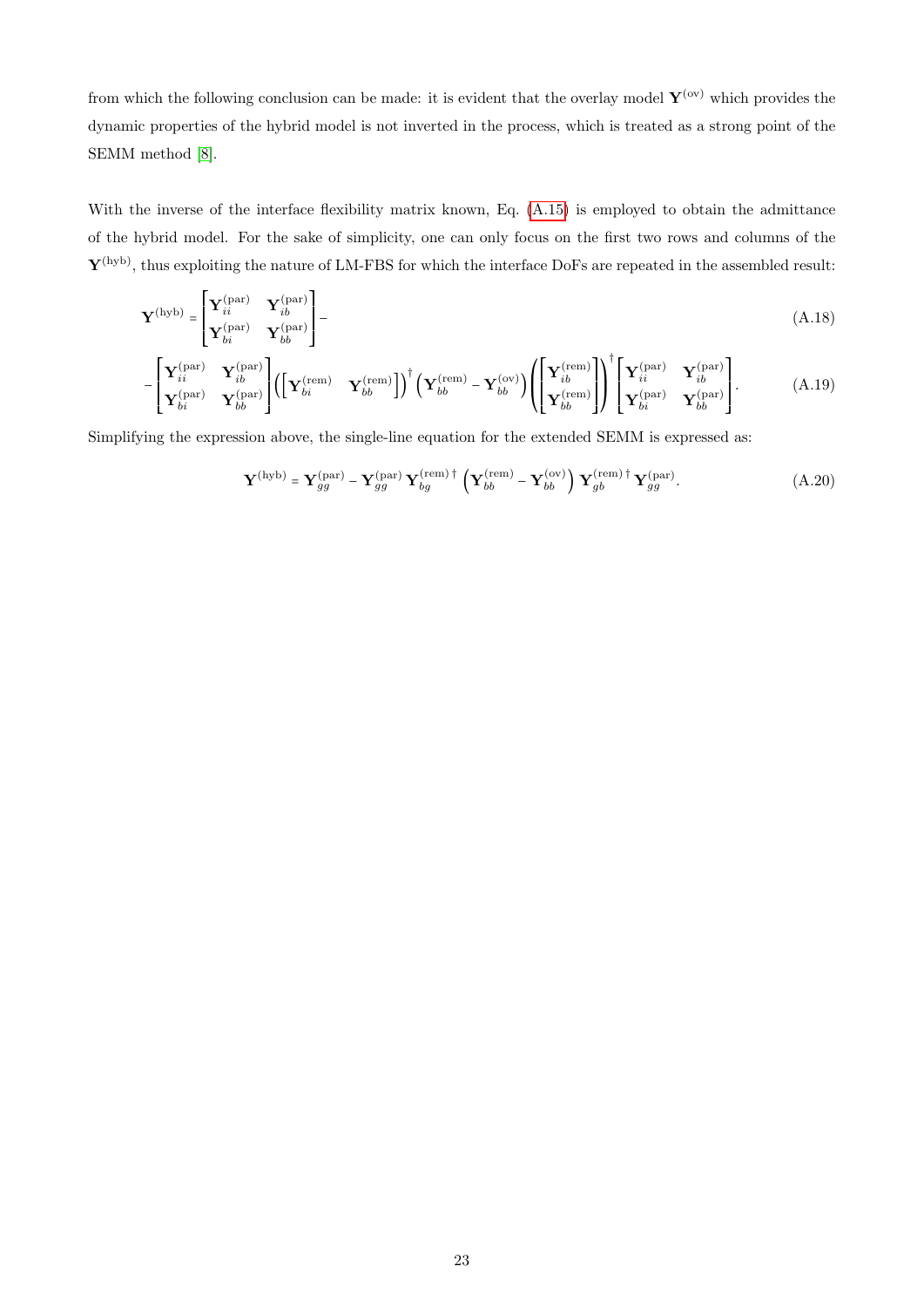#### References

- <span id="page-23-0"></span>[1] R. J. Guyan, Reduction of stiffness and mass matrices, AIAA journal 3 (2) (1965) 380–380.
- <span id="page-23-1"></span>[2] J. C. O'Callahan, P. Avitabile, R. Riemer, System equivalent reduction expansion process (SEREP), in: Proceedings of the VII International Modal Analysis Conference (IMAC), Vol. 1, Society for Experimental Mechanics, 1989, pp. 29–37.
- <span id="page-23-2"></span>[3] L. Thibault, A. Butland, P. Avitabile, Variability improvement of key inaccurate node groups–VIKING, in: Topics in Modal Analysis II, Volume 6, Springer, 2012, pp. 603–624.
- [4] Y. Chen, B. Zhang, S. Chen, Model reduction technique tailored to the dynamic analysis of a beam structure under a moving load, Shock and Vibration 2014 (2014).
- [5] J. Baqersad, P. Poozesh, C. Niezrecki, P. Avitabile, Photogrammetry and optical methods in structural dynamics–a review, Mechanical Systems and Signal Processing 86 (2017) 17–34.
- [6] Y. Chen, D. Joffre, P. Avitabile, Underwater dynamic response at limited points expanded to full-field strain response, Journal of Vibration and Acoustics 140 (5) (2018).
- <span id="page-23-3"></span>[7] Y. Chen, P. Logan, P. Avitabile, J. Dodson, Non-model based expansion from limited points to an augmented set of points using Chebyshev polynomials, Experimental Techniques 43 (5) (2019) 521–543.
- <span id="page-23-4"></span>[8] S. W. Klaassen, M. V. van der Seijs, D. de Klerk, System equivalent model mixing, Mechanical Systems and Signal Processing 105 (2018) 90–112.
- <span id="page-23-5"></span>[9] S. Klaassen, M. van der Seijs, Introducing SEMM: A novel method for hybrid modelling, in: Dynamics of Coupled Structures, Volume 4, Springer, 2018, pp. 117–125.
- <span id="page-23-6"></span>[10] S. Klaassen, D. Rixen, The inclusion of a singular-value based filter in SEMM, in: Proceedings of the 38th International Modal Analysis Conference, A Conference on Structural Dynamics, 2020.
- <span id="page-23-7"></span>[11] E. Pasma, S. Klaassen, L. Nieuwenhuijse, M. Van Der Seijs, D. Lennström, Application of system equivalent model mixing (SEMM) to model the structural dynamic properties of a complex vehicle component using numerical and experimental data, Proceedings of ISMA2018 (2018).
- <span id="page-23-8"></span>[12] Z. Saeed, S. W. Klaassen, C. M. Firrone, T. M. Berruti, D. J. Rixen, Experimental joint identification using system equivalent model mixing in a bladed disk, Journal of Vibration and Acoustics 142 (5) (2020) 051001.
- <span id="page-23-9"></span>[13] S. Klaassen, D. Rixen, Using SEMM to identify the joint dynamics in multiple degrees of freedom without measuring interfaces, in: Dynamic Substructures, Volume 4, Springer, 2020, pp. 87–99.
- <span id="page-23-10"></span>[14] T. Bregar, K. Zaletelj, G. Čepon, J. Slavič, M. Boltežar, Full-field FRF estimation from noisy high-speedcamera data using a dynamic substructuring approach, Mechanical Systems and Signal Processing 150 (2021) 107263.
- <span id="page-23-11"></span>[15] D. Ocepek, M. Kodrič, G. Čepon, M. Boltežar, On the estimation of structural admittances from acoustic measurement using a dynamic substructuring approach, Applied Acoustics 180 (2021) 108115.